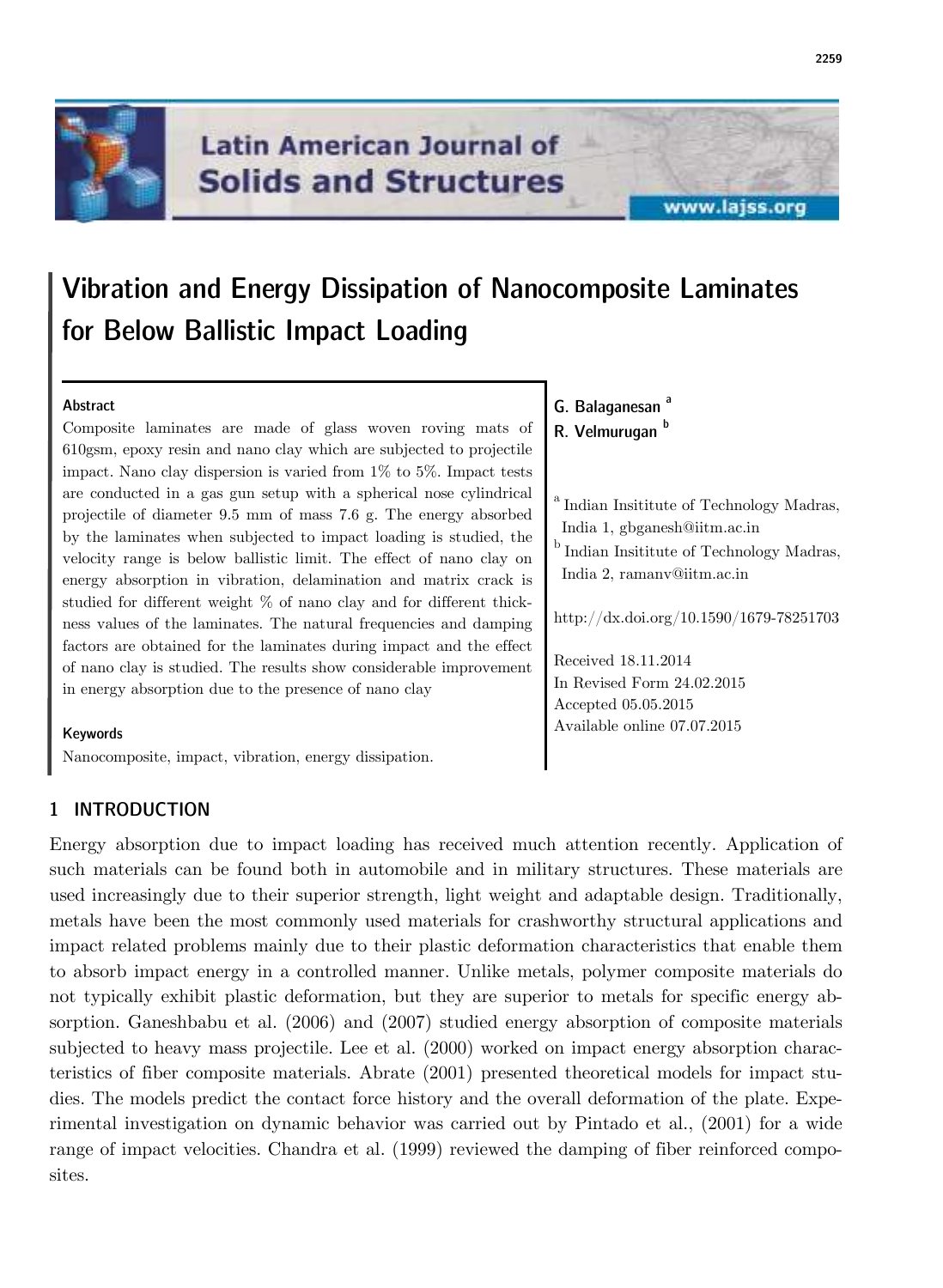It has been established in recent years that polymer based composites reinforced with small percentage of nano scale fillers can significantly improve mechanical, thermal and barrier properties of pure polymer matrix. Bourbigot et al. (2003), Chen (2004), Gouliang et al.(2008), Kornmann et al. (2005) and Wu et al. (2002) studied effect of nano particles dispersión in the matrix system to enhance the mechnaical properties of composties. Wetzela et al. (2003) studied that the addition of nano phase particles in fiber reinforced plastics have also yielded improvement in impact and other mechanical properties of laminates. Moreover these improvements are achieved through conventional processing techniques without any detrimental effect on processing, appearance, density and ageing performance of matrix. Therefore these composites are now considered for different applications in automotive and aerospace industry. When the dimensions of the reinforcement fibers or particles approach the nanometer scale, number of parameters causing the properties of the corresponding composites are different from those of composites reinforced with macro-scale particles. The main factors affecting the properties of nanocomposites include nano filler dispersion, dimensions, weight fraction, the nature of the matrix material, the interfacial characteristics between nano filler and matrix and the manufacturing process. Mohan et al.  $(2006)$  have observed maximum increase in tensile strength, for 2-3 weight  $\%$  of nano clay composites when compared to composites without clay. In another study by Mohan et al. (2006), nano size organo clay (OC) is compared with unmodified clay (UC), for dynamic mechanical analysis (DMA) and thermo gravimetric analysis (TGA). Results show that the addition of OC increases the thermal properties of epoxy/glass fiber more than that of UC filled composites. Chndradass et al. (2007) observed that dispersion of nano clay effectively improves the internal damping of the composites. Della and Shu (2007) reviewed free vibration of composites with delamination. Avila et al. (2006) studied how nano particles provide better inter phase strength which affects the damping characteristics of composites. In another work, Avila et al. (2011) has proved that the addition of nanoclay and graphene nano sheets to fiberglass/epoxy laminates has not only increased the high velocity impact resistance of these composites, but it also has a major influence on their failure mechanism. Our previous studies, Velmurugan and Balaganesan (2013) and (2014), focused on experiments and analytical model on energy absorption of nanocomposites laminates subjected to impact loading above ballistic limits. It is observed that the presence of clay enhances the energy absorbing capacity of the laminates during perforation. There are limited studies on impact energy absorption of nano composites for below ballistic impact loading. When subjected to impact loading which is below ballistic, which may not completely damage the structure, most of the energy is absorbed in vibration in addition to some micro cracks and delamination.

In this work an attempt is made to find the energy absorption of the laminate in vibration mode, delamination and matrix crack, when the structure behaves elastically without much permanent deformations. The effect of nano clay incorporation in the glass/epoxy fiber laminates, with orientation of  $0^{\circ}/90^{\circ}$ , is studied for velocities which are below ballistic range. The natural frequencies and damping factors are obtained for the laminates and the effect of nano clay is studied. The effect of nano clay on energy dissipation in vibration, delamination and matrix crack is also studied for laminates of different thickness values and for different impact velocities.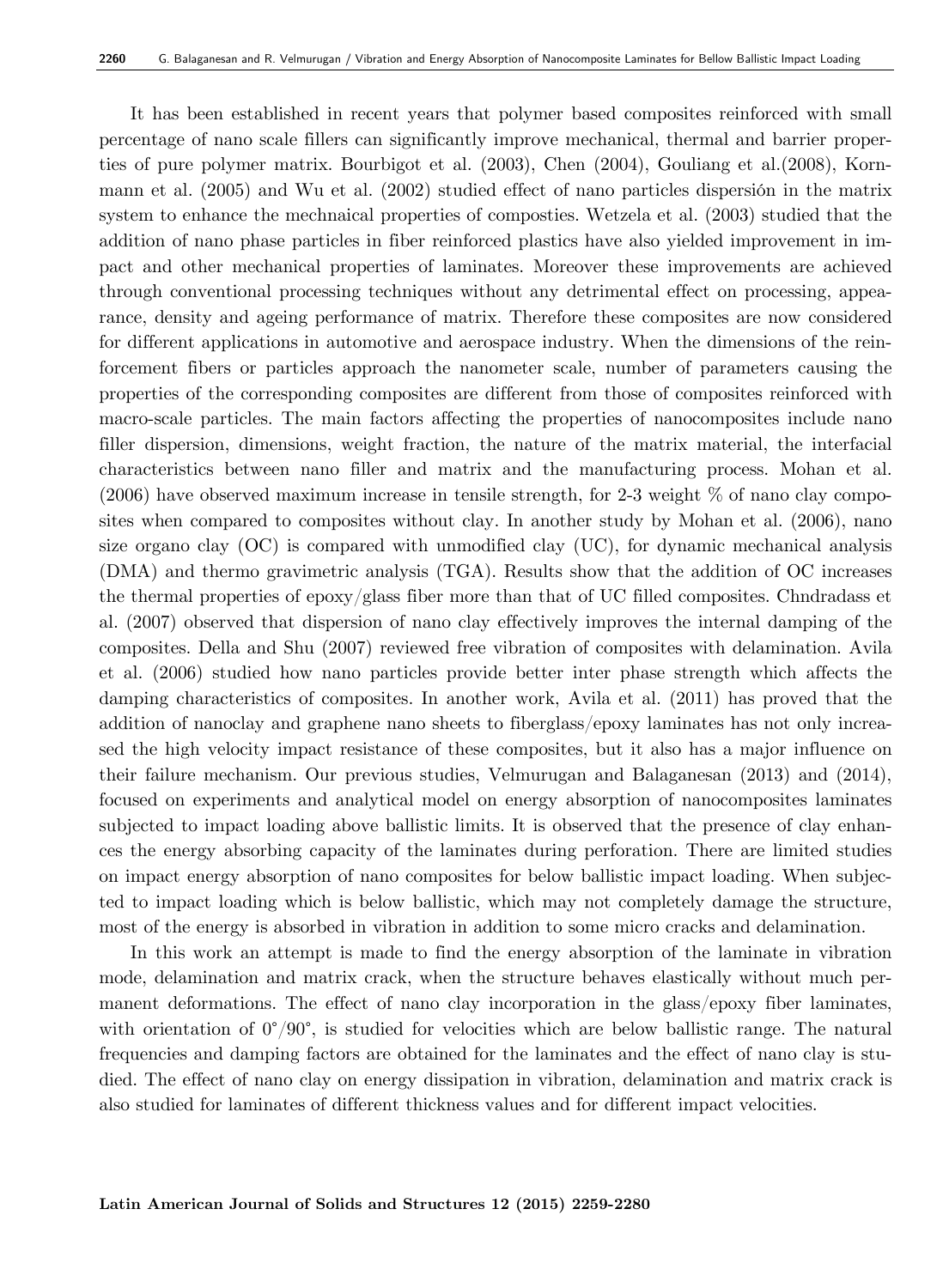## **2 EXPERIMENTS**

#### **2.1 Preparation of Nanocomposites**

Dispersion of nano inclusions in the matrix is a very important factor in the mechanical behavior of nanocomposites. In this work, the nanocomposite laminates were manufactured in two steps.<br>Clay was dispersed in the resin using shear mixer at 750 RPM for 2hrs and kept in the vacuum<br>oven to remove the air bubbles at ro Clay was dispersed in the resin using shear mixer at 750 RPM for 2hrs and kept in the vacuum oven to remove the air bubbles at room temperature, for better dispersion. Hardener, Tri Ethyl ne Tetra Amine (TETA) of 10% was mixed with the epoxy-clay mixture, by weight. Fig. 1 shows typical results obtained from XRD tests for nano clay, epoxy and epoxy with 1 1-5 wt. % of clay.

The results obtained are analyzed using Bragg's law to calculate the d d-spacing. The reflection peak is the indication for presence of clay in outer gallery of polymer chain. As these clays are dispersed into the resin, the reflection peak typically shifts to a lower angle and reduces intensity. The lower the angle and the intensity peak, the greater is the d d-spacing and hence the greater inter gallery spacing of the clay. The improvements in thermal, mechanical and shrinkage properties are dependent on the amount of intercalation and exfoliation structure reached. The increase in gallery spacing is a direct indication of an increase in intercalation or exfoliation structure. In Figure 1, single peak at 11.15° for nano clay and corresponding interlayer distance calculated from Bragg's law is 11.8 Å. It is observed that the basal reflection peak is absent for neat epoxy and epoxy with clay up to 4%. This reveals that the interlayer distance is more than 75 Å which m means that Bragg's diffraction condition is not satisfied or exfoliated nano composite structure has ans that Bragg's diffraction condition is not satisfied or exfoliated nano composite structure has<br>formed (Carrado, 2000). Sharp reflection peak is noticed for epoxy with  $5\%$  clay at 2.85° and corresponding interlayer distance is  $46\,$  Å which indicates that intercalated structure has been formed. The formation of intercalated structure for  $5\%$  clay content is due to non-homogenious mixing of clay and uneven curing in the intergallery and extra gallery matrix regions of the nanocomposites.



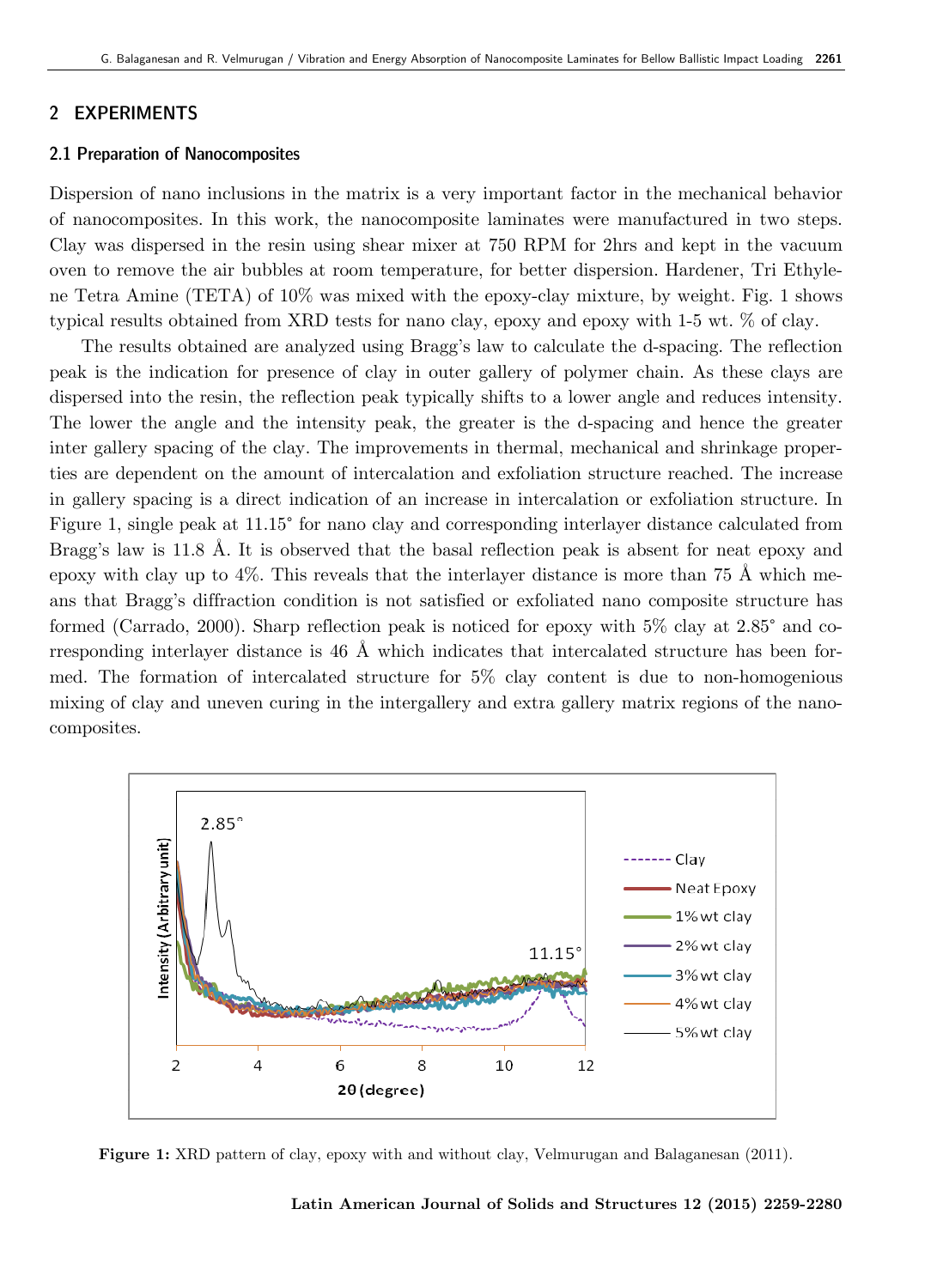The laminates of 300 mm square were prepared by hand layup technique and then processed in compression molding machine. The laminates were prepared for the thickness of 2 mm, 3 mm and 5mm respectively and these values were obtained by having 3, 5 and 8 number of layers in the laminates, respectively.

## **2.2 Impact Test**

Experiments were performed using the gas gun test setup, which is shown in Figure 2. Plates of required size were clamped at the edges and were subjected to impact loading by cylindrical projectile. Incident velocity was measured by laser diode. Air pressure in the chamber was varied to get different velocities. Chamber air pressure was maintained by using pressure regulator for getting consistent velocity. Shock accelerometer of capacity 100k g PCB make, model No. 350B21, was used to measure the response through the Data Acquisition (DAQ) Card [NI-PXI 4472] and the response was recorded on the computer. The accelerometer was fixed at a distance of  $\frac{1}{4}$ <sup>th</sup> length of diagonal, from one of its corner. The cylindrical projectile with spherical nose of diameter 9.5 mm of mass 7.6 g was impacted at the centre of the laminates.



**Figure 2:** Gas gun setup used for Impact loading, Velmurugan and Balaganesan (2011).

### **2.3 Impact Response**

**Latin American Journal of Solids and Structures 12 (2015) 2259-2280**  The vibration waveform is composed of a combination of frequency components of different magnitudes. In order to extract data that can be analyzed, the time-dependent vibration signal has to be subjected to a spectral analysis, which processes it and separates it into frequency components. The data for these tests is analyzed by performing a Fast Fourier Transform (FFT) on the recor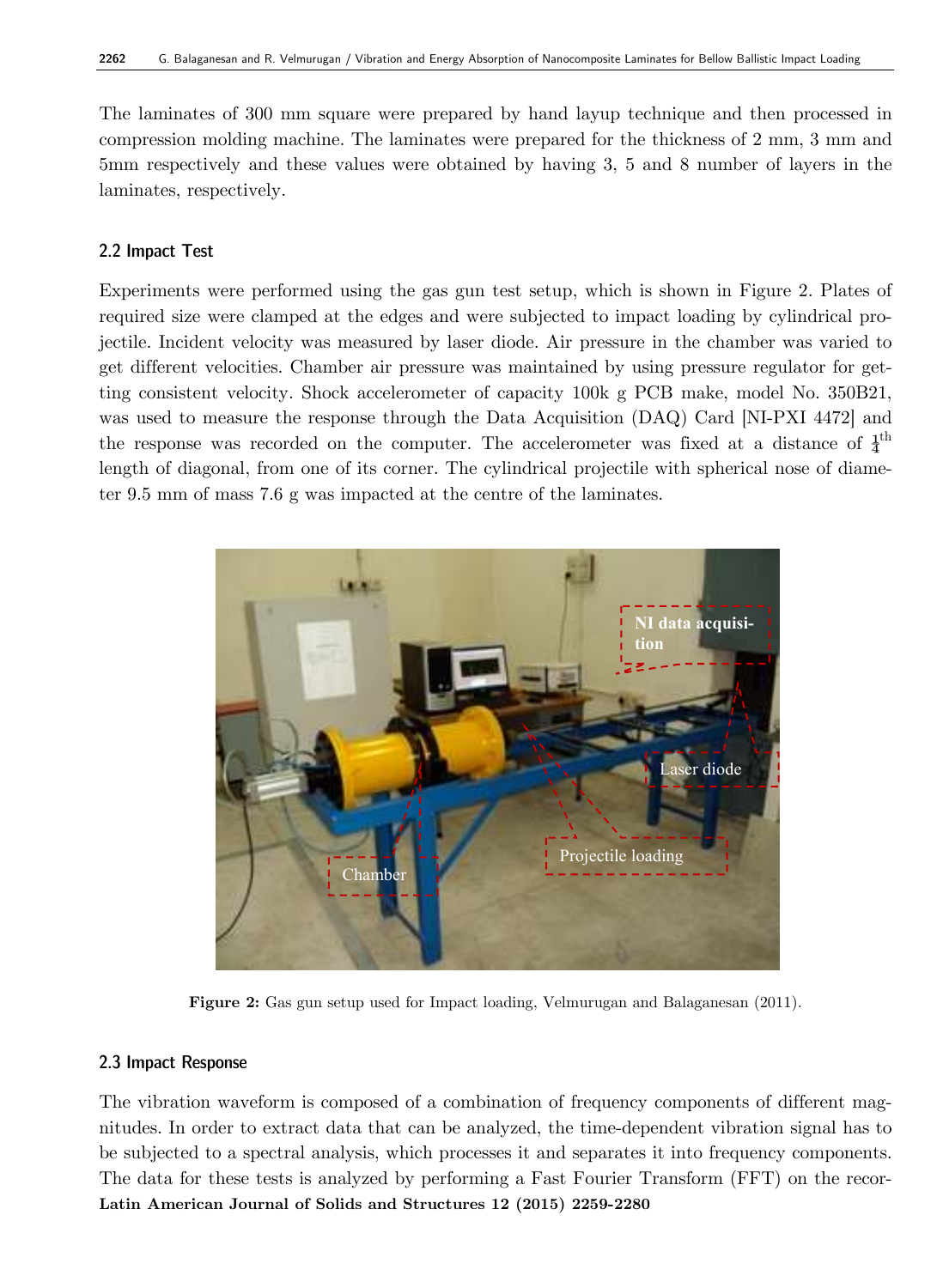ded accelerometer signal. FFT is a discrete digital signal processing technique for converting a time-dependent signal into a frequency spectrum. The spectrum graphs are two-dimensional plots of the spectrum with frequency (Hz) on the horizontal axis and the amplitude of each discrete frequency component on the vertical axis. The amplitude is a peak hold, displaying the maximum amplitude for that particular frequency in the processed time frame.

Figure 3 shows the amplitude response and corresponding frequency response plots for 2 mm thickness laminate with 3% clay when subjected to 35 m/s. The peak mode frequency is 655 Hz for which the amplitude ratio is 1. The maximum energy is dissipated in this frequency. From our previous study on modal analysis, Velmurugan and Balaganesan (2011), it is observed that this range of frequency is its fifth mode of vibration. Also it is observed that 2 mm thickness laminates vibrate in various modes up to 2000 Hz and dissipate the energy received from the projectile.

The damping factor for each mode of the laminate is obtained by using the half power band width method, (see Figure 2).

The following expression is used to find the damping factor ξ.

$$
\xi = \frac{(f_2 - f_1)}{2f_n} \tag{1}
$$

Where  $f_2$  and  $f_1$  are the frequencies and  $f_n$  is the resonance frequency.



**Figure 3**: Time response and FFT spectrum for 2 mm thickness laminate with 3% clay subjected to 35 m/s.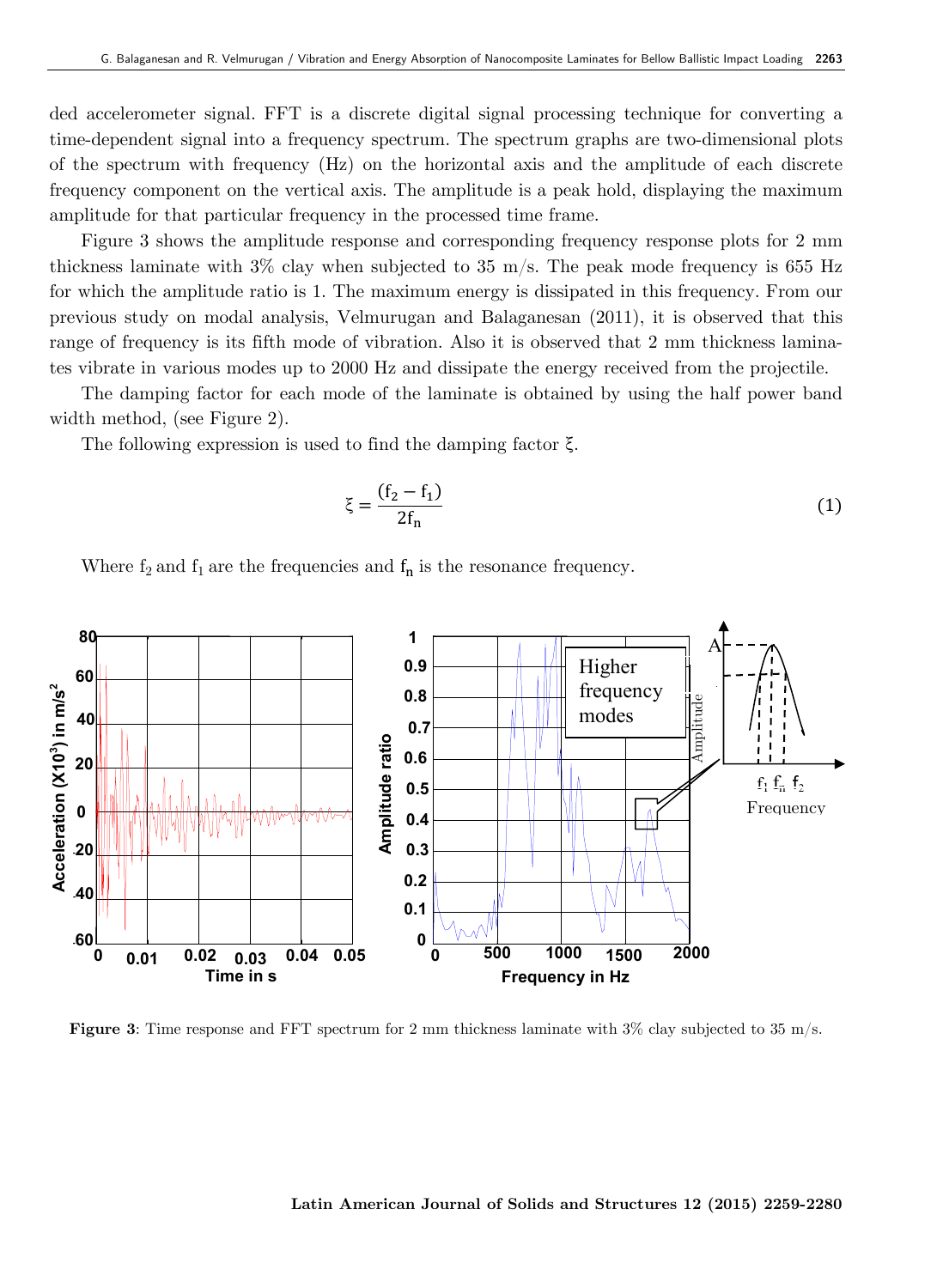## **3 ENERGY DISSIPATION**

The energy dissipated by the laminates subjected to impact loading, for velocities, below ballistic limit, is in the form of vibration, failure of matrix in the delaminated area and delamination. During impact a localized deformation around the impact region and global deflection away from the point of impact resulting in-plane compression in the front face and tension in the rear face of the laminate, are produced. The deflection of the laminate in the loading direction causes strain in the fibers and matrix. As the velocity of impact is well within ballistic velocity, the strain in the fibers is below the failure strain and within the elastic region. This causes the rebound of the projectile and vibration of the laminate. The stress waves propagate in radial direction. When these stress values exceed the inter laminar shear stress, there is possibility for failure in the matrix and in the lamina interfaces. The first possible failure that occurs in a target is matrix cracking. Matrix cracking leads to decrease in inter laminar strength of the composite, as a result further loading causes delamination. The energy dissipated in vibration, delamination and in matrix crack, is discussed in the following sections.

#### **3.1 Energy Dissipation in Vibration**

The energy absorbed by the laminates during vibration is calculated based on its total potential energy when subjected to impact loading.

The total potential energy at the initial of vibration is given by the expression,

$$
E_v = \frac{1}{2}kx^2\tag{2}
$$

Where, k is stiffness of laminates obtained from static penetration test and x is peak amplitude of vibration or deflection at the centre of the laminate which is also the point of impact. The deflection at the centre is obtained from the correlation between the deflection at the location of accelerometer and impact point and the expressions are given in Eqns. (3) to (5).

For 2 mm thickness laminates,

$$
x_{c2} = 3.789x_{a2} + 0.220\tag{3}
$$

In equation (3),  $x_{c2}$  is the deflection at the centre and  $x_{a2}$  is deflection at the location of accelerometer. Similarly the expressions for 3 mm and 5 mm thickness laminates are given in Eqns. (4) and (5), respectively.

For 3 mm thickness laminates,

$$
x_{c3} = 4.801x_{a3} - 0.233\tag{4}
$$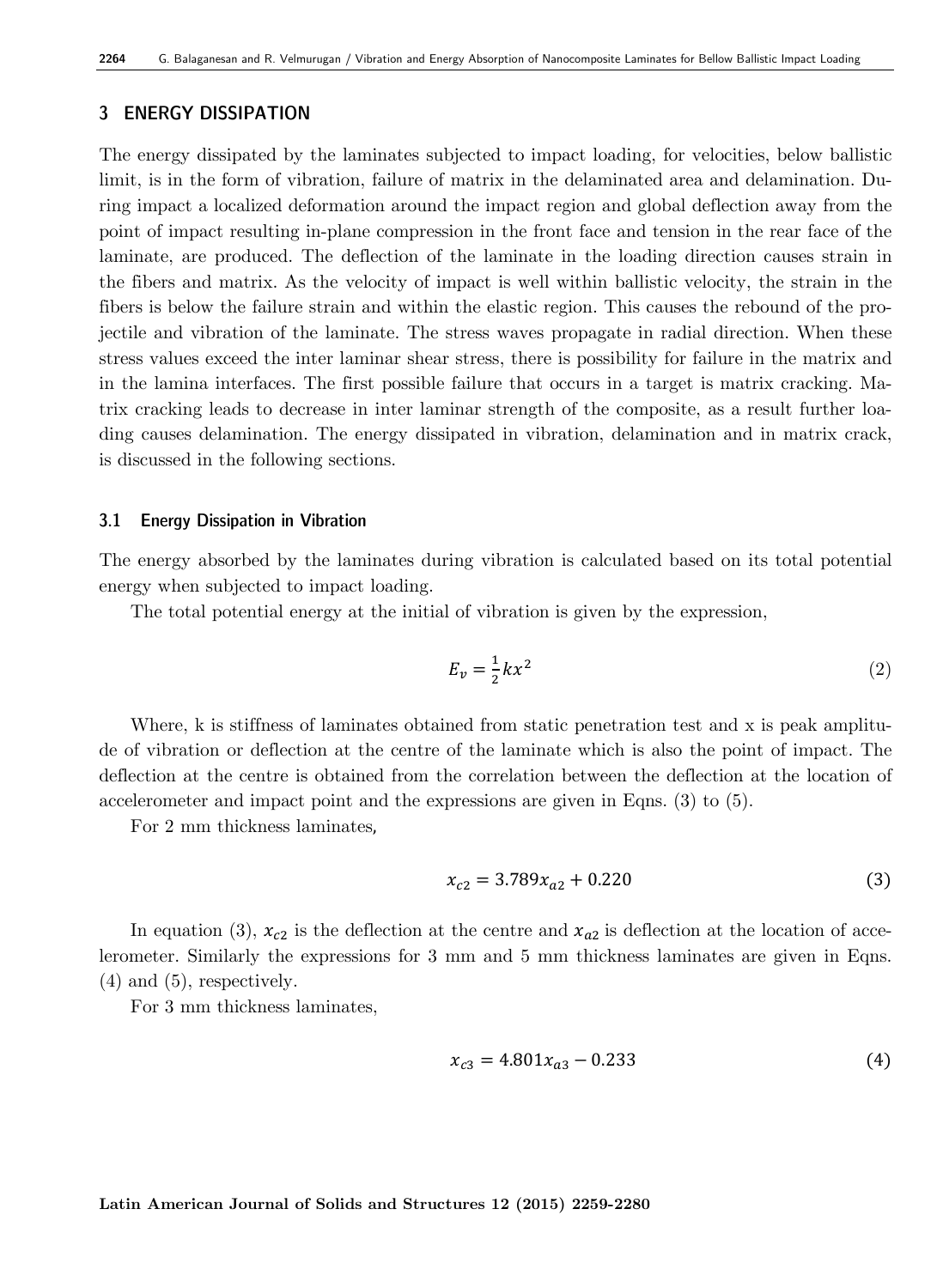For 5 mm thickness laminates,

$$
x_{c5} = 3.848x_{a5} - 0.006\tag{5}
$$

The maximum deflection at the location of the accelerometer is calculated from the following expression,

$$
Acc = x_a \omega^2 \tag{6}
$$

In the above equation, Acc is the magnitude of maximum acceleration and  $\omega$  is angular velocity. Both are obtained from the accelerometer signal and the maximum deflection  $(x_a)$  is obtained from the above equation.

The total energy of the projectile is given by

$$
E_T = \frac{1}{2}mv^2\tag{7}
$$

Where  $m$  is mass of the projectile and  $\nu$  is velocity of the projectile.

#### **3.2 Energy Absorbed in Delamination**

The area of delamination in the laminate  $(A_{delam})$  is measured from the impacted laminates. The energy due to delamination is given by,

$$
E_{delam} = A_{delam} G_{IIc}
$$
 (8)

Where  $G_{IIC}$  is critical strain energy release rate in mode II. The strain energy release te  $(G_{II_C})$  is calculated from the three point bending test of End Notched Flexural (ENF) specimen (Morrais, 2004). The following equation is used to calculate the  $G_{II_C}$  values for nanocomposite specimens from the load-deflection results obtained from three point bending test.

$$
G_{II_C} = \frac{9a^2pc}{2b(2L^3 + 3a^3)}
$$
(9)

 Where *a* is notch length, *p* is load, *c* is deflection, *b* is width of the specimen and *L* is the half the length between supports.

#### **3.3 Energy Absorbed in Matrix Crack**

The area undergoing matrix crack is same as delamination area and hence energy due to matrix crack is given by,

$$
E_{matcrack} = A_{delam} E_{mt} h V_m \tag{10}
$$

**Latin American Journal of Solids and Structures 12 (2015) 2259-2280**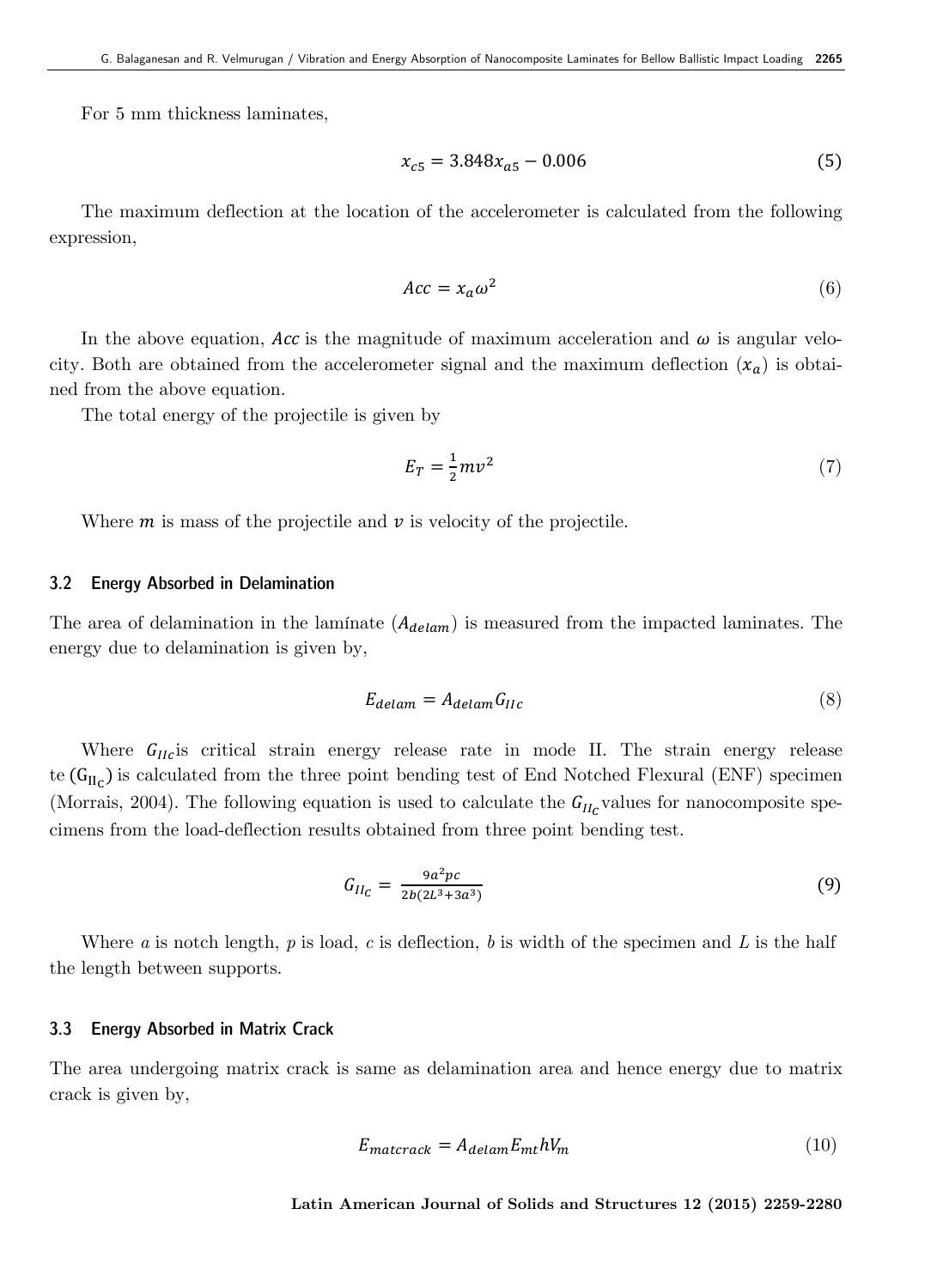Where,  $E_{mt}$  is energy absorbed by matrix cracking per unit volume calculated from loaddisplacement curves of tensile test results of neat epoxy and clay dispersed epoxy specimens,  $h$  is thickness of the laminate and  $V_m$  is the volume fraction of the matrix.

### **4 RESULTS AND DISCUSSION**

#### **4.1 Impact response - Natural frequency**

Tests were conducted for the velocities ranging between 35 m/s and 82 m/s. The results for laminates of 2 mm, 3 mm and 5mm thickness are discussed. From FFT spectrum, it is understood that the projectile impact induces the laminate to vibrate in different modal frequencies.

The natural frequency of the 2 mm thickness laminates is shown in Table 1 for velocities from 35  $m/s$  to 82m/s. The frequency values are given for mode V to mode VIII. It is observed that as the velocity of impact increases the frequency values decrease for all the modes when compared to pre impacted laminate frequency values. The laminate without clay when subjected 82 m/s the decrease in mode V natural frequency is 20% when compared to pre impacted laminate. For the same impact velocity, the decrease in mode V natural frequency of the laminate with 3% clay is 10% when compared that of pre impacted laminate. The laminate with 5% clay has also show 10% less than that of pre impacted laminate. This is due to decrease in damage in the laminates with clay. The same trend is observed in all other modes of 2 mm thickness laminates.

 Table 2 shows the frequencies for 3 mm thickness laminates with and without clay when subjected to impact loading. These values are compared with frequency values for the modes IV to VII obtained from impulse hammer technique. The laminates with clay show considerable increase in frequency values up to  $3\%$  clay and then marginal increase up to  $5\%$  clay. But these values are higher than the values of laminates without clay. The possible reason for measured increase in 5% clay, could be due to the agglomeration of clay particles at higher % level. In mode IV, the frequency of the laminate without clay, when subjected to impact of 35 m/s, is 767 Hz and it is 13.6% less compared to impulse hammer method. For the impact velocities of 50m/s, 65 m/s and 82 m/s, the decrease in frequency values are 17.4%, 20.7% and 22.1% respectively. It is seen that as the impact velocity increases there is decrease in frequency values. This is due to damage of laminates in impact loading. For laminates with  $1\%$ ,  $3\%$  and  $5\%$  clay at 35 m/s, the decrease in frequency values in mode IV are 4.4%, 4.2% and 3.4% respectively when compared to pre impact frequency values. At 82 m/s, the laminates with  $1\%$ ,  $3\%$  and  $5\%$  clay, the decrease in frequency values in mode IV are 15.6%, 13.8% and 12.8% respectively when compared to pre impact frequency values. The decrease in frequency values are less in nano clay dispersed laminates when compared to laminates without clay. Also the decrease in percentage is less up to 5% clay, this is due to reduction in damage area of the laminates.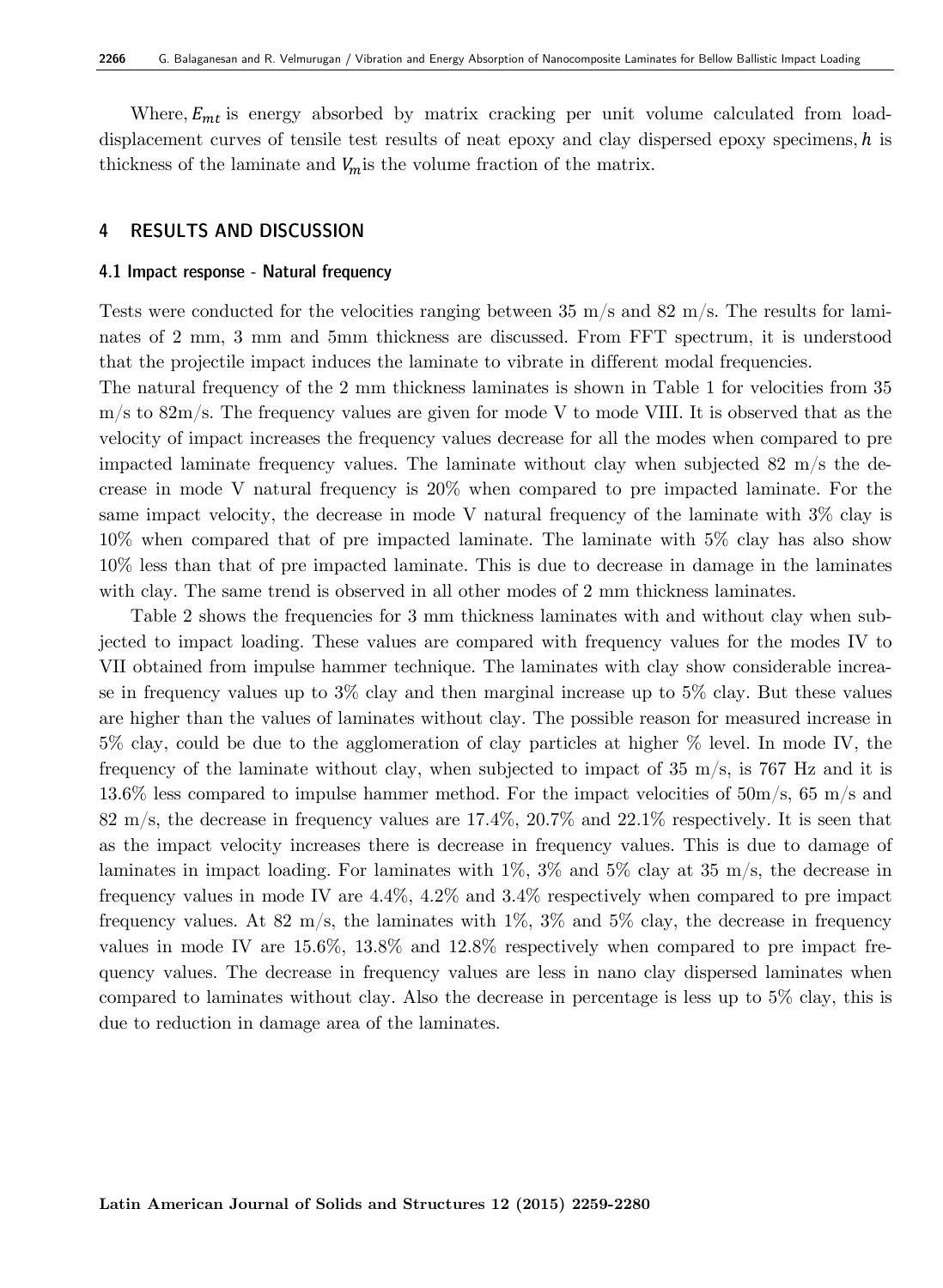| Clay $\%$       | Velocity of impact<br>in $\rm m/s$ | Frequency of vibration (Hz) |                            |                           |                            |  |  |
|-----------------|------------------------------------|-----------------------------|----------------------------|---------------------------|----------------------------|--|--|
|                 |                                    | $\operatorname{Mode}$ V     | $\operatorname*{Mode}$ VI  | $\operatorname{Mode}$ VII | $\operatorname{Mode}$ VIII |  |  |
| Without<br>clay | Impulse hammer                     | 645                         | 872                        | 998                       | 1181                       |  |  |
|                 | $35 \text{ m/s}$                   | 604                         | 860                        | 967                       | 1157                       |  |  |
|                 | $50 \text{ m/s}$                   | 589                         | $819\,$                    | 959                       | 1138                       |  |  |
|                 | $65 \text{ m/s}$                   | $573\,$                     | $778\,$                    | 951                       | 1129                       |  |  |
|                 | $82 \text{ m/s}$                   | $523\,$                     | $759\,$<br>916             |                           | 1108                       |  |  |
|                 | Impulse hammer                     | 665                         | 908                        | 1172                      |                            |  |  |
|                 | $35 \text{ m/s}$                   | $613\,$                     | $897\,$                    | 1148                      | 1340                       |  |  |
| $1\%$ clay      | $50 \text{ m/s}$                   | 588                         | $875\,$                    | 1056                      |                            |  |  |
|                 | $65 \text{ m/s}$                   | 582                         | 856                        | $1035\,$                  |                            |  |  |
|                 | $82 \text{ m/s}$                   | $578\,$                     | $792\,$                    | 1017                      | 1155                       |  |  |
|                 | Impulse hammer                     | 699                         | 919                        | 1206                      | 1417                       |  |  |
|                 | $35 \text{ m/s}$                   | 632                         | 906                        | 1188                      | 1442                       |  |  |
| $2\%$ clay      | $50 \text{ m/s}$                   | 606                         | 857                        | 1092                      |                            |  |  |
|                 | $65 \text{ m/s}$                   | $597\,$                     | $851\,$                    | 1052                      |                            |  |  |
|                 | $82 \text{ m/s}$                   | 602                         | 799                        | $1026\,$                  |                            |  |  |
|                 | Impulse hammer                     | $711\,$                     | 937                        | 1291                      | 1544                       |  |  |
|                 | $35 \text{ m/s}$                   | 655                         | 897                        | 1259                      | 1540                       |  |  |
| $3\%$ clay      | $50 \text{ m/s}$                   | 650                         | 836<br>$1127\,$            |                           | 1365                       |  |  |
|                 | $65 \text{ m/s}$                   | 642                         | 828                        | 1096                      |                            |  |  |
|                 | $82 \text{ m/s}$                   | $640\,$                     | 820                        | 1059                      | $1336\,$                   |  |  |
| $4\%$ clay      | Impulse hammer                     | $718\,$                     | 938<br>1340                |                           | 1562                       |  |  |
|                 | $35 \text{ m/s}$                   | 657                         | $\boldsymbol{902}$<br>1262 |                           | 1541                       |  |  |
|                 | $50 \text{ m/s}$                   | 659                         | 842<br>1137                |                           | 1376                       |  |  |
|                 | $65 \text{ m/s}$                   | $652\,$                     | $832\,$                    | $1099\,$                  | $1339\,$                   |  |  |
|                 | $82 \text{ m/s}$                   | $644\,$                     | $818\,$                    | $1053\,$                  | $1338\,$                   |  |  |
| $5\%$ clay      | Impulse hammer                     | $727\,$                     | $\boldsymbol{943}$         | $1378\,$                  | 1599                       |  |  |
|                 | $35 \text{ m/s}$                   | $668\,$                     | $899\,$                    | $1272\,$                  | 1548                       |  |  |
|                 | $50 \text{ m/s}$                   | 665                         | $845\,$<br>$1138\,$        |                           | 1376                       |  |  |
|                 | $65 \text{ m/s}$                   | 661                         | $834\,$                    | $1112\,$                  | $1348\,$                   |  |  |
|                 | $82 \text{ m/s}$                   | $652\,$                     | $823\,$                    | $1067\,$                  | $1337\,$                   |  |  |

**Table 1**: Modal frequency for 2 mm thickness laminates at different velocities.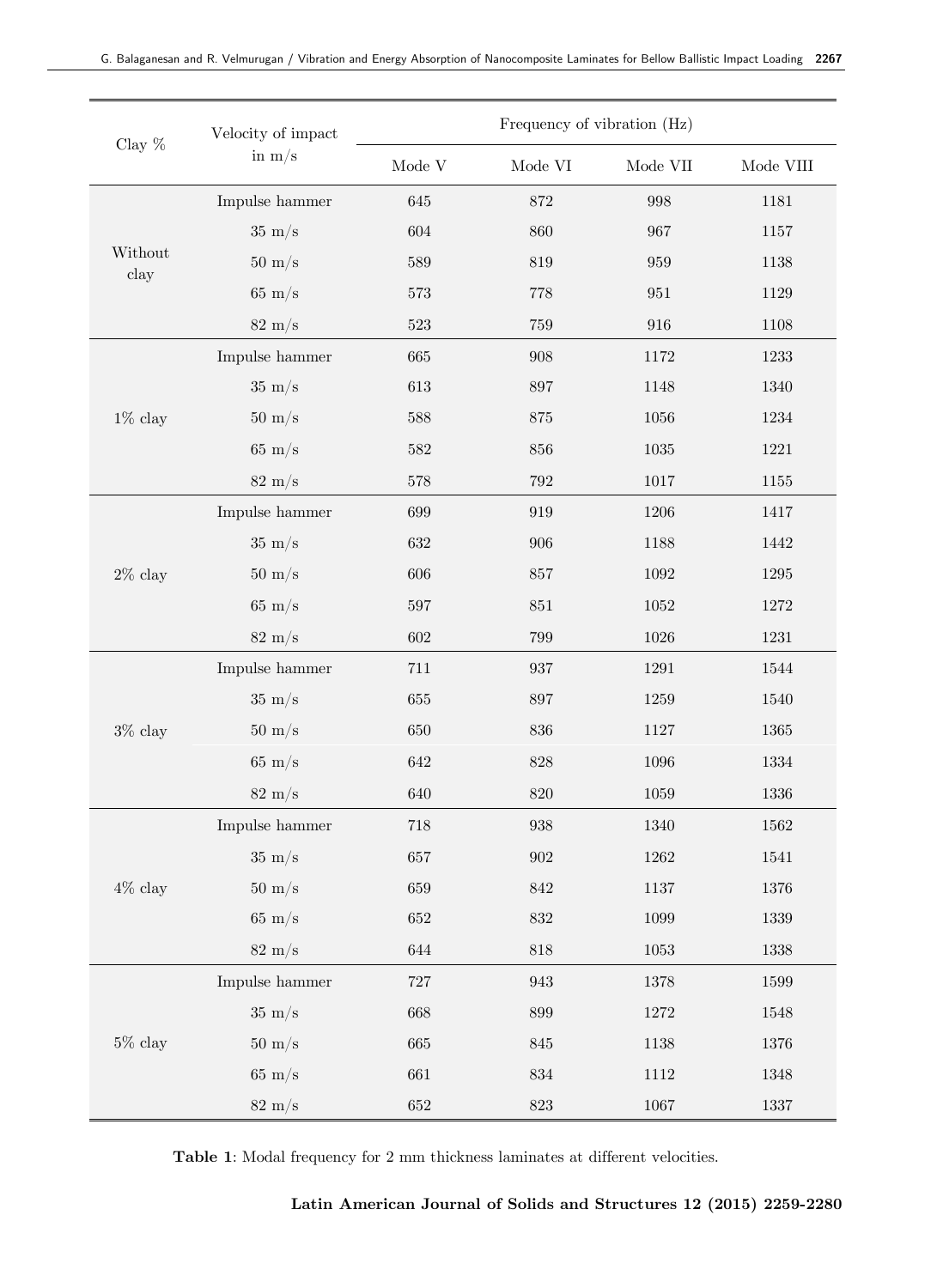| Clay $%$        | Velocity of impact<br>in $m/s$ | Frequency of vibration (Hz) |              |                           |          |  |  |
|-----------------|--------------------------------|-----------------------------|--------------|---------------------------|----------|--|--|
|                 |                                | Mode $\operatorname{IV}$    | Mode V       | $\operatorname*{Mode}$ VI | Mode VII |  |  |
|                 | Impulse hammer                 | 878                         | 1208         | 1613                      | 2124     |  |  |
| Without<br>clay | $35 \text{ m/s}$               | $767\,$<br>1172             |              | 1586                      | $\,2098$ |  |  |
|                 | $50 \text{ m/s}$               | 725                         | 1114         | 1551                      | 2071     |  |  |
|                 | $65 \text{ m/s}$               | 696                         | 1086         | 1492                      | 2049     |  |  |
|                 | $82 \text{ m/s}$               | 684                         | 1020         | 1373                      | 1976     |  |  |
| $1\%$ clay      | Impulse hammer                 | 887                         | 1242         | 1656                      | 2177     |  |  |
|                 | $35 \text{ m/s}$               | 848                         | $1215\,$     | 1619                      | 2138     |  |  |
|                 | $50 \text{ m/s}$               | 832                         | 1164         | 1587                      | $2102\,$ |  |  |
|                 | $65 \text{ m/s}$               | 815                         | 1136         | 1538                      | 2098     |  |  |
|                 | $82 \text{ m/s}$               | 749                         | 1043         | 1419                      | $2057\,$ |  |  |
|                 | Impulse hammer                 | 917                         | 1288         | 1692                      | 2198     |  |  |
|                 | $35 \text{ m/s}$               | 893                         | 1255         | 1629                      | 2194     |  |  |
| $2\%$ clay      | $50 \text{ m/s}$               | 864                         | 1204         | 1602                      | 2122     |  |  |
|                 | $65 \text{ m/s}$               | 836                         | 1161<br>1555 |                           | 2102     |  |  |
|                 | $82 \text{ m/s}$               | 782                         | 1092         | 1491                      | 2088     |  |  |
|                 | Impulse hammer                 | 986                         | 1331         | 1723                      | 2272     |  |  |
| $3\%$ clay      | $35 \text{ m/s}$               | 944                         | 1280         | 1637                      | 2226     |  |  |
|                 | $50 \text{ m/s}$               | 893                         | 1259         | 1614                      | 2157     |  |  |
|                 | $65 \text{ m/s}$               | 867                         | 1185         | 1590                      | 2118     |  |  |
|                 | $82 \text{ m/s}$               | 850                         | 1147         | 1536                      | $2104\,$ |  |  |
|                 | Impulse hammer                 | 990                         | 1343         | 1741                      | 2278     |  |  |
| $4\%$ clay      | $35 \text{ m/s}$               | 949                         | 1288         | 1686                      | $2236\,$ |  |  |
|                 | $50 \text{ m/s}$               | 898                         | 1267         | 1686                      | $2157\,$ |  |  |
|                 | $65 \text{ m/s}$               | $873\,$                     | 1196         | 1602                      | 2123     |  |  |
|                 | $82 \text{ m/s}$               | 858                         | 1159         | 1582                      | 2112     |  |  |
| $5\%$ clay      | Impulse hammer                 | 991                         | 1362         | 1775                      | 2284     |  |  |
|                 | $35 \text{ m/s}$               | 957                         | 1295         | 1739                      | 2238     |  |  |
|                 | $50 \text{ m/s}$               | 908                         | 1268         | 1728                      | $2159\,$ |  |  |
|                 | $65 \text{ m/s}$               | 889                         | 1226<br>1679 |                           | 2127     |  |  |
|                 | $82 \text{ m/s}$               | 864                         | 1202         | 1614                      | 2117     |  |  |

**Table 2:** Modal frequency of 3 mm thickness laminates for different velocities

Table 3 shows the frequencies for the mode I to IV for 5 mm thickness laminates with and without clay. The mode I frequency of the laminates with  $1\%$  and  $3\%$  clay and without for 35 m/s, 50m/s and 65 m/s velocity of impact is marginally less than that in pre impact frequency values. But in laminate with 5\% clay, the frequency values at 35 m/s and 50 m/s are same as in pre impact values. This is due to negligible damage in the laminates. In mode IV for the laminate without clay, the frequency values at 35 m/s, 50 m/s, 65 m/s and 82 m/s are 7.5%, 7.9%, 8.8% and 12.9% less than the frequency values obtained from impulse hammer technique. The correspon-

**Latin American Journal of Solids and Structures 12 (2015) 2259-2280**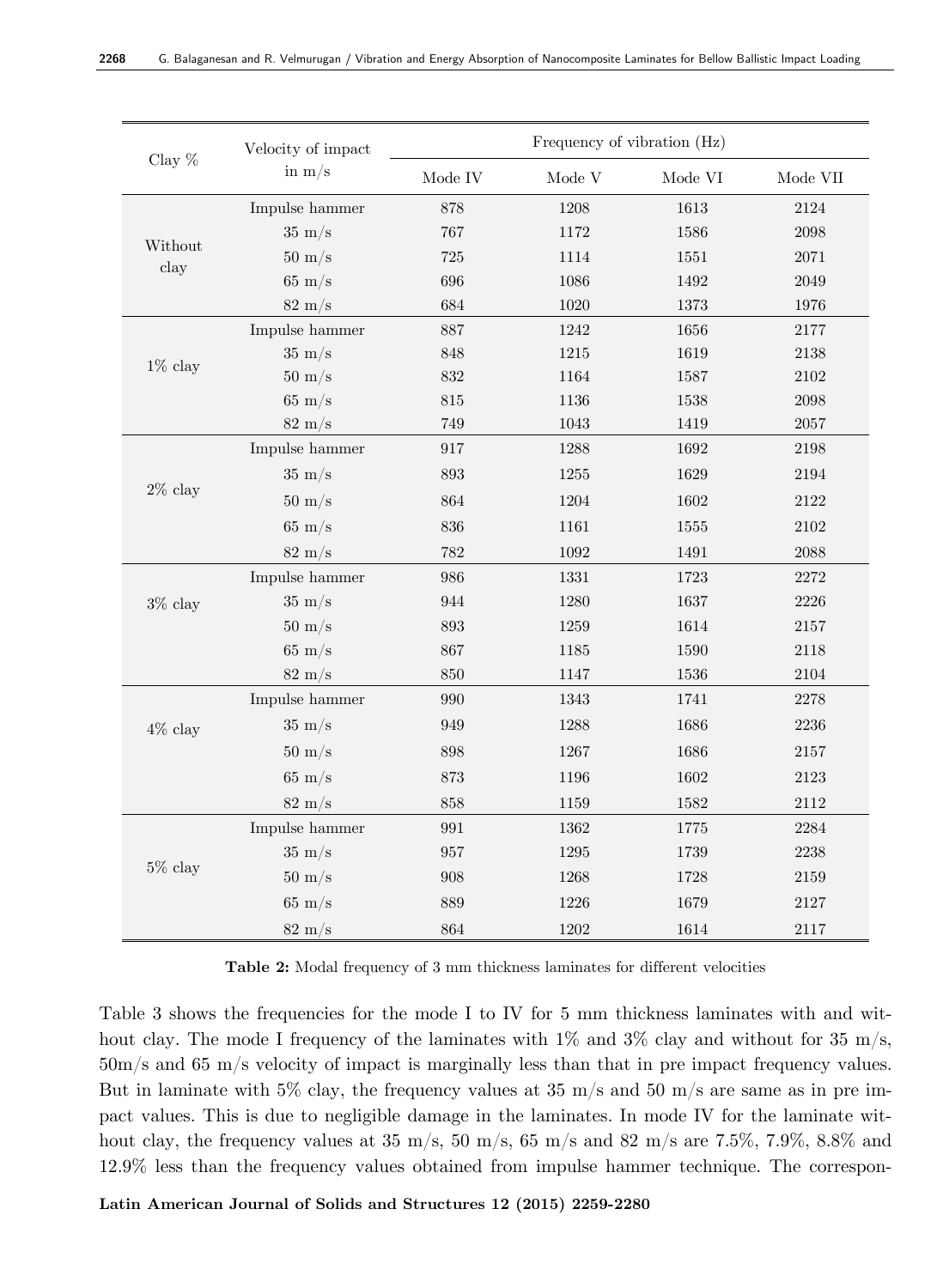ding decrease in percentage values for the laminates with  $1\%$  clay are 5.9%, 6.4%, 7.7% and 8.1% respectively. For the laminate with  $5\%$  clay, the values are less by  $3.2\%$ ,  $3.3\%$ ,  $4.1\%$  and  $4.4\%$ respectively. The laminate with 5% clay shows less percentage of decrease in frequency values when compared to pre impact values. This is due to dispersion of clay in the 5 mm thickness laminates that controls the damage due to delamination. In general it is understood that the addition of clay in the matrix increases the natural frequency of vibration due to increase in modulus of nanocomposites. In our previous study, Velmurugan and Balaganesan (2011), increase in tensile modulus was observed in nanocomposite specimens when compared to specimens without clay.

| Clay $\%$       | Velocity of impact in<br>m/s | Frequency of vibration (Hz) |         |                    |          |  |  |
|-----------------|------------------------------|-----------------------------|---------|--------------------|----------|--|--|
|                 |                              | Mode I                      | Mode II | Mode III           | Mode IV  |  |  |
| Without<br>clay | Impulse hammer               | 329                         | 661     | 990                | 1201     |  |  |
|                 | $35 \text{ m/s}$             | $328\,$                     | 660     | 946                | 1111     |  |  |
|                 | $50 \text{ m/s}$             | $327\,$                     | 659     | 945                | 1106     |  |  |
|                 | $65 \text{ m/s}$             | $326\,$                     | 655     | $\boldsymbol{935}$ | $1095\,$ |  |  |
|                 | $82 \text{ m/s}$             | $311\,$                     | 626     | 890                | 1046     |  |  |
|                 | Impulse hammer               | $336\,$                     | 675     | 1012               | 1230     |  |  |
|                 | $35 \text{ m/s}$             | $334\,$                     | 672     | 963                | 1157     |  |  |
| $1\%$ clay      | $50 \text{ m/s}$             | $332\,$                     | 668     | $1291\,$           | 1151     |  |  |
|                 | $65 \text{ m/s}$             | 330                         | 663     | 1280               | $1135\,$ |  |  |
|                 | $82 \text{ m/s}$             | $329\,$                     | 662     | 942                | 1130     |  |  |
| $2\%$ clay      | Impulse hammer               | 344                         | 697     | 1064               | 1281     |  |  |
|                 | $35 \text{ m/s}$             | 339                         | 693     | 994                | 1209     |  |  |
|                 | $50 \text{ m/s}$             | 344                         | 701     | 990                | 1171     |  |  |
|                 | $65 \text{ m/s}$             | $339\,$                     | 682     | 988                | 1188     |  |  |
|                 | $82 \text{ m/s}$             | 332                         | 681     | 962                | 1192     |  |  |
|                 | Impulse hammer               | $357\,$                     | 718     | $1075\,$           | 1307     |  |  |
|                 | $35 \text{ m/s}$             | $355\,$                     | $713\,$ | 1022               | 1228     |  |  |
| $3\%$ clay      | $50 \text{ m/s}$             | 354                         | 712     | 1016               | $1225\,$ |  |  |
|                 | $65 \text{ m/s}$             | 351                         | 707     | 1006               | 1227     |  |  |
|                 | $82 \text{ m/s}$             | 350                         | 703     | 1001               | 1220     |  |  |
|                 | Impulse hammer               | 360                         | 722     | 1082               | 1319     |  |  |
|                 | $35 \text{ m/s}$             | $359\,$                     | 717     | 1034               | 1267     |  |  |
| $4\%$ clay      | $50 \text{ m/s}$             | $356\,$                     | 714     | $1029\,$           | 1254     |  |  |
|                 | $65 \text{ m/s}$             | $355\,$                     | 712     | 1024               | 1242     |  |  |
|                 | $82 \text{ m/s}$             | 355                         | 709     | $1021\,$           | 1232     |  |  |
|                 | Impulse hammer               | 362                         | 728     | 1091               | 1327     |  |  |
| $5\%$ clay      | $35 \text{ m/s}$             | 362                         | 727     | 1068               | $1285\,$ |  |  |
|                 | $50 \text{ m/s}$             | 362                         | 727     | 1064               | 1282     |  |  |
|                 | $65 \text{ m/s}$             | 361                         | 727     | 1063               | 1273     |  |  |
|                 | $82 \text{ m/s}$             | 359                         | 721     | 1052               | 1268     |  |  |

**Table 3:** Modal frequency of 5 mm thickness laminates for different velocities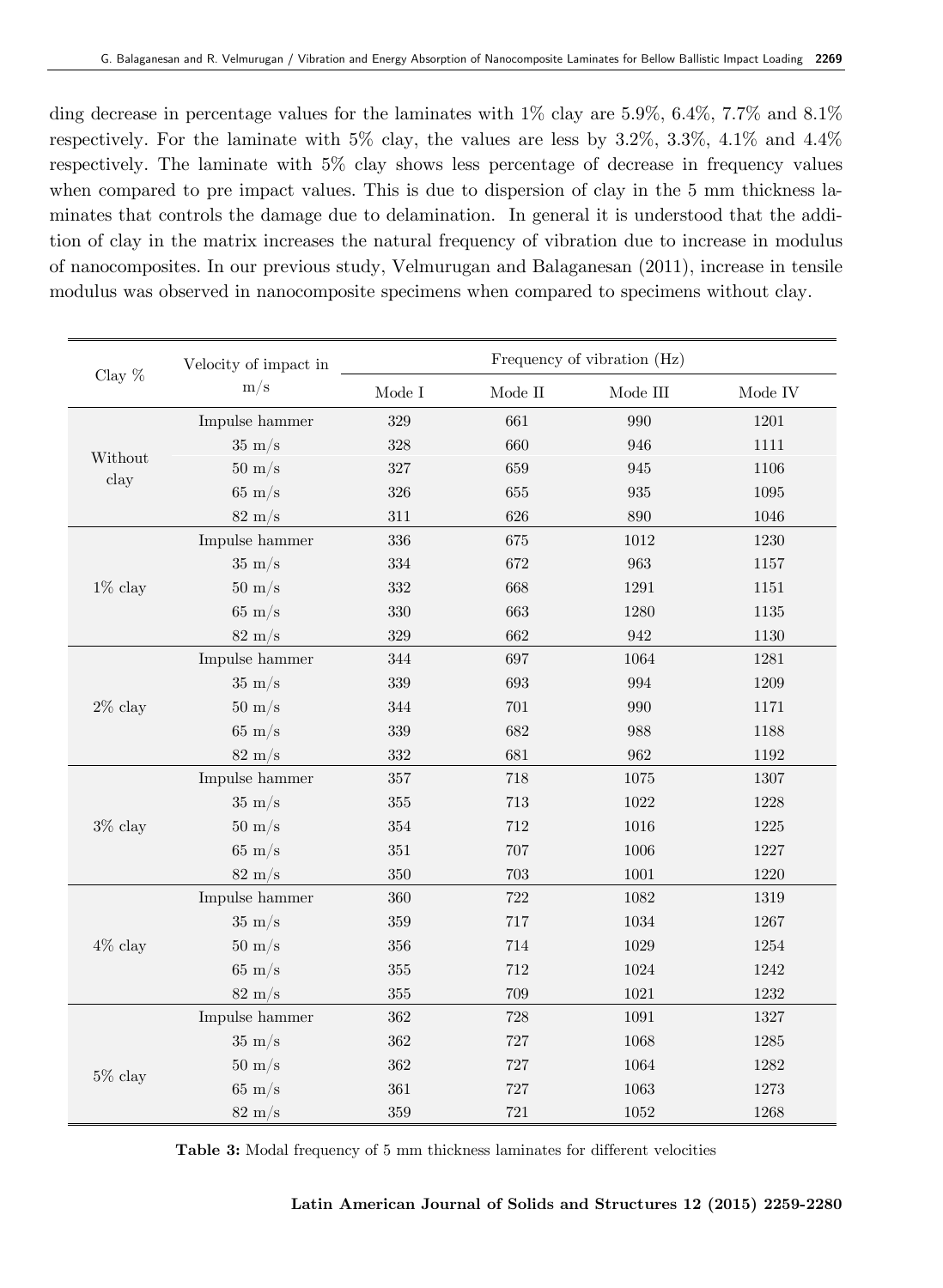#### **4.2 Damping Factor**

The damping factors of the impacted specimens are obtained by half power band width technique from FRF plots. The damping factor is obtained for the frequency mode at which maximum energy is dissipated. Figures 3 to 5 correspond to impact damping factor values for laminates of 2 mm, 3 mm and 5 mm thickness values with and without clay, respectively. From these figures, it is clear that as the clay content is increased, there is increase in damping factor which is due to the presence of the additional medium (clay) in the laminate. It is also seen in laminates without clay that as the input velocity increases damping factor increases. This is due to the fact that as the velocity increases the delamination area increases. Laminates of 2mm thickness dissipates maximum energy for the frequency in the range of 600 Hz to 700 Hz for the velocities from 35  $m/s$  to 82 m/s depending upon clay content. From FFT, it is observed that this range of frequency corresponds to its fifth mode of vibration and the damping factor is obtained for this mode. When laminates of 3 mm thickness are subjected to the same range of impact velocities, the peak amplitude is observed in its fourth mode of vibration. This is in the range of 900 Hz to 1000 Hz and the maximum energy is dissipated in this mode. When 5 mm thickness laminates are subjected to impact, the peak amplitude occurs in its third mode of vibration for 35 m/s velocity. For velocities 50 m/s,  $65m/s$  and 82 m/s the peak amplitude occurs in its fourth mode of vibration. Hence it is clear that as the input energy is high the peak amplitude of vibration occurs at higher modes of vibration.

The damping factor values are between 0.02 to 0.08 for all laminates with and without clay and for different modes of vibration. Since most of the energy is dissipated in the peak amplitude, this value is considered for reference and this value is 1 in FFT, the damping factor corresponding to this mode is considered and compared. Figure 4 shows damping factor for the 2 mmthickness laminates subjected to impact loading. At impact velocity 35 m/s the damping factor for laminate without clay is 0.02 and for the laminate with 5% clay the damping factor is 0.07. The damping factor is increased by a factor of 3. When the laminates without clay are subjected to velocities 50 m/s, 65 m/s and 82 m/s the corresponding damping factor values are 0.03, 0.05. and 0.05 respectively. When the lamintes with  $5\%$  clay are subjected to the same velocities the improvement in damping factor is about two times. The increase in damping factor is observed in the laminates with clay up to 5%. Rate of increase in damping factor is high in laminates withclay up to 2% dispersion.

Figures 5 and 6 correspond to peak amplitude mode damping factor values for 3 mm and 5 mm thickness laminates, respectively. It is seen that there is improvement in damping factor for laminates when clay is added. When the 3 mm thickness laminate without clay is subjected to 35 m/s, the damping factor is 0.03 and for the laminate with 4% clay the damping factor is 0.04, the improvement in damping factor is 56%. When the laminates without clay are subjected to 50 m/s,  $65 \text{ m/s}$  and  $82 \text{ m/s}$  the damping factor values are 0.03, 0.03 and 0.04 respectively. The lamintes with 3% clay are subjected to the same velocities the improvement in the damping factor values are 28%, 26% and 13.5% respectively. The decrease in percentage increase of damping factor at higher velocity of impact is due to higher damage area in laminates without clay. The increase in delamination area makes an increase in damping factor. When 5 mm thickness laminate is subjected to 35 m/s the damping factor for laminate with  $3\%$  clay shows an improvement of

**Latin American Journal of Solids and Structures 12 (2015) 2259-2280**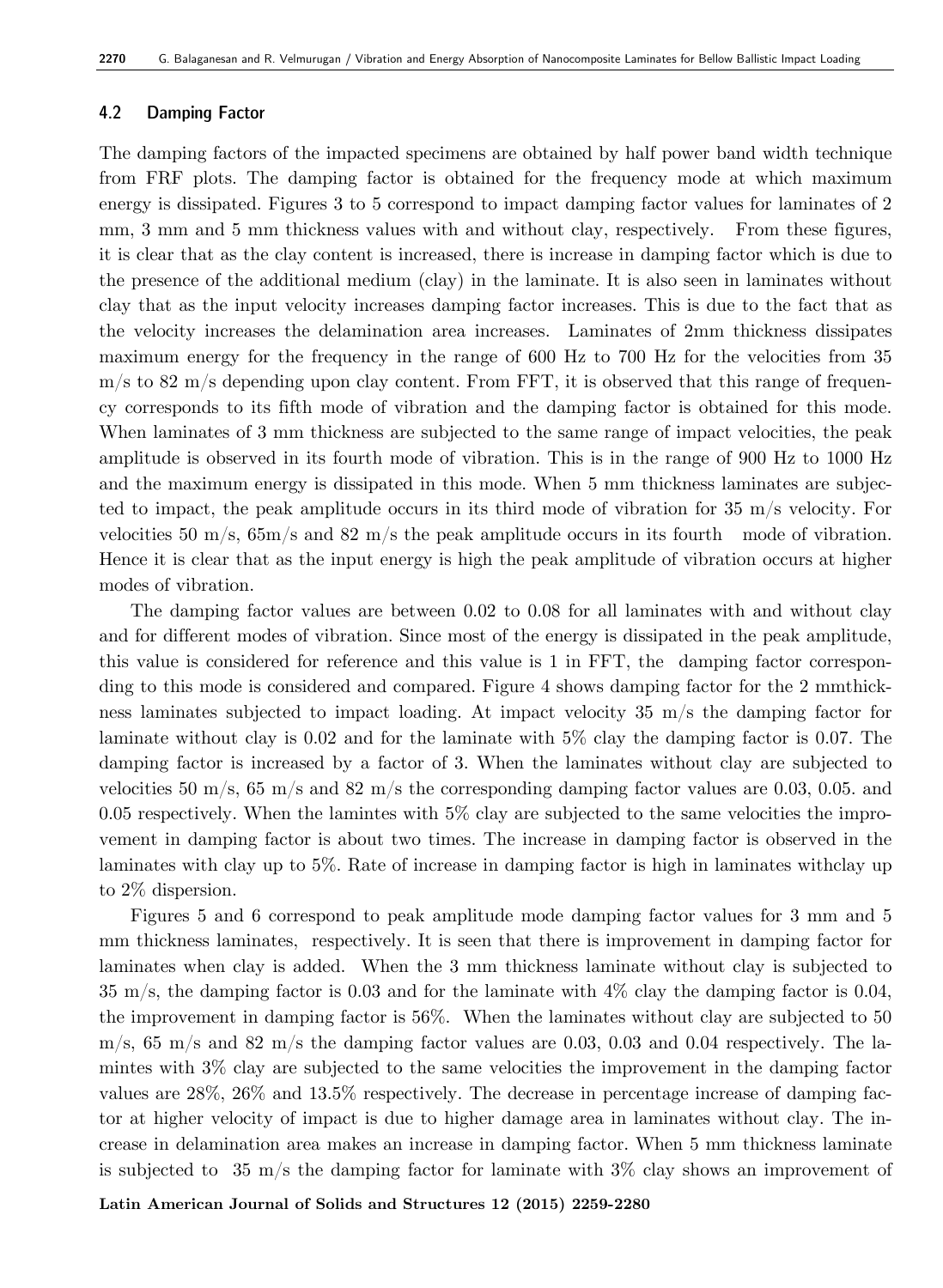75% when compared to laminate without clay. The improvent of damping factor is between 67% to 100% when these laminates with  $3\%$  clay are subjected to the velocities ranging from  $35 \text{ m/s}$  to 82 m/s.



**Figure 4:** Damping factor for 2 mm thickness laminates subjected to impact loading.



**Figure 5**: Damping factor for 3 mm thickness laminates subjected to impact loading.

Among the 2 mm, 3 mm and 5 mm thickness laminates, 2 mm thickness laminates show high improvement in damping factor due to the presence of clay. There is an improvement in damping factor in laminates of thickness values 3 mm and 5 mm as the impact velocity increases. Energy dissipation occurs when interfacial slip of nano scale fillers is activated in host matrix material, which leads to improvement in damping factor. For rigid nano-particles, the high stress area around the particles will lead to initial microcracks and inelastic deformation in the matrix. The interfacial shear strength between nano-filler and matrix is higher than that in conventional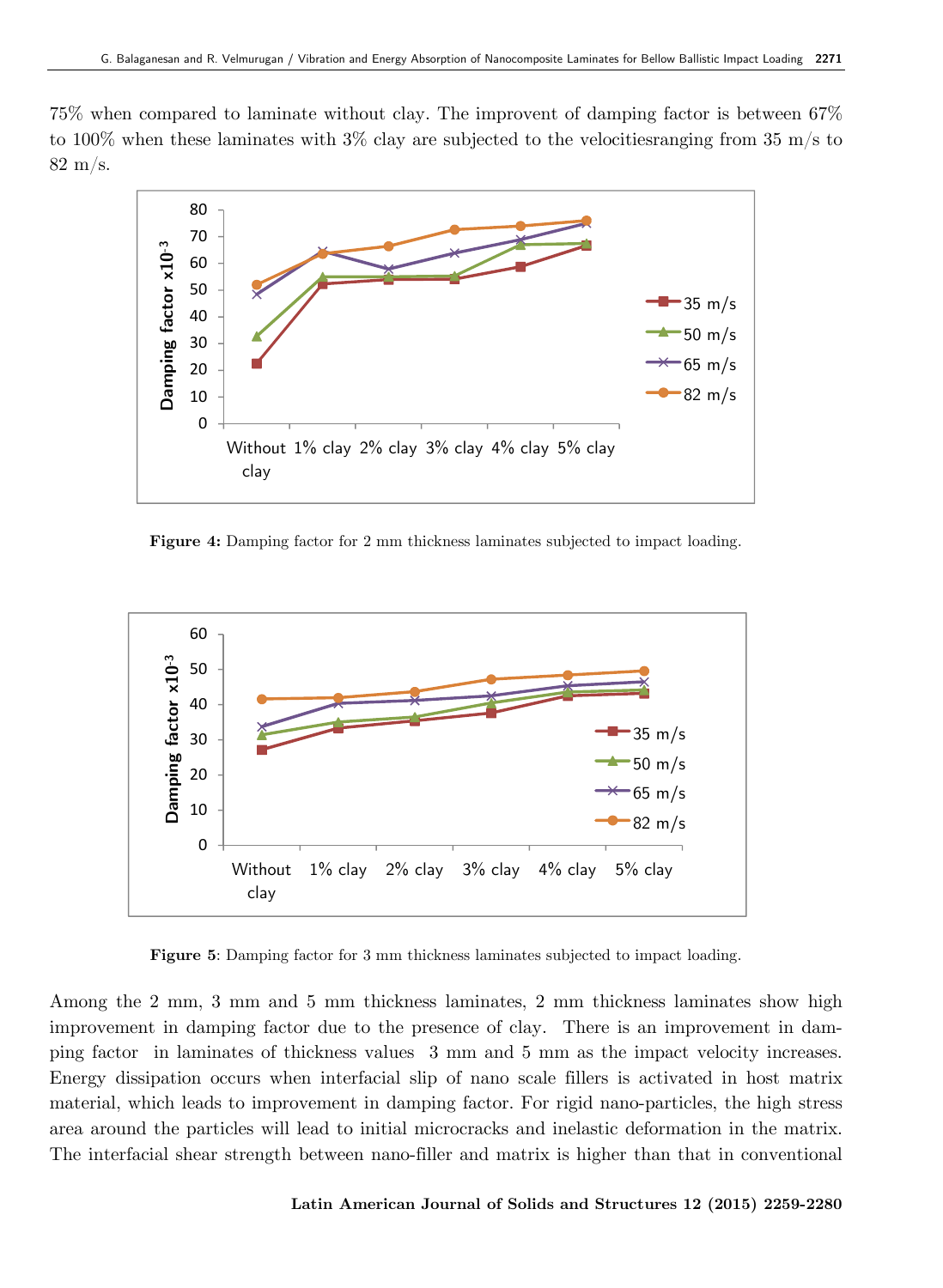composites which is due to the formation of cross-links or shield of the nano-fillers and form thicker interphases. The nano scale filler in the matrix acts as secondary fiber which enhances the energy absorption of the laminates when subjected to impact loading.



**Figure 6**: Damping factor for 5 mm thickness laminates subjected to impact loading.

#### **4.3 Energy Dissipated in Vibration, Delamination and Matrix Crack**

Stiffness of the laminates is calculated from the slope of load displacement plot obtained in static deflection test**.** The values of stiffness for the laminates of 2 mm, 3 mm and 5 mm thicknesses are given in Table 4. It is observed that there is increase in stiffness values for laminates with clay up to 3%. The improvement for 2 mm thickness laminate with 3% clay is 16.5% when compared to laminate without clay. Corresponding improvements for 3 mm and 5 mm thickness laminates with  $3\%$  clay are  $20\%$  and  $15\%$  respectively. The laminates with  $4\%$  and  $5\%$  clay show higher stiffness values with respect to laminates without clay, but less than that of the laminates with 3% clay. The strain energy release rate is calculated from Eq. (9). It is observed that the specimens with clay show higher strain energy release rate than the specimen without clay. The values for strain energy release rate and matrix crack energy of epoxy specimens with and without clay are also given in Table 4. The increase in  $G_{\text{HC}}$  values is observed for clay up to 5%. The improvement for the specimen with  $3\%$  clay and  $5\%$  is  $25\%$  and  $26\%$  respectively when compared to specimen without clay. The matrix crack energy is calculated from the stress-strain curve of specimens made epoxy with and without clay. This energy is used to predict matrix crack energy of laminate during impact loading. The specimen with 3% clay shows highest value compared to other specimens.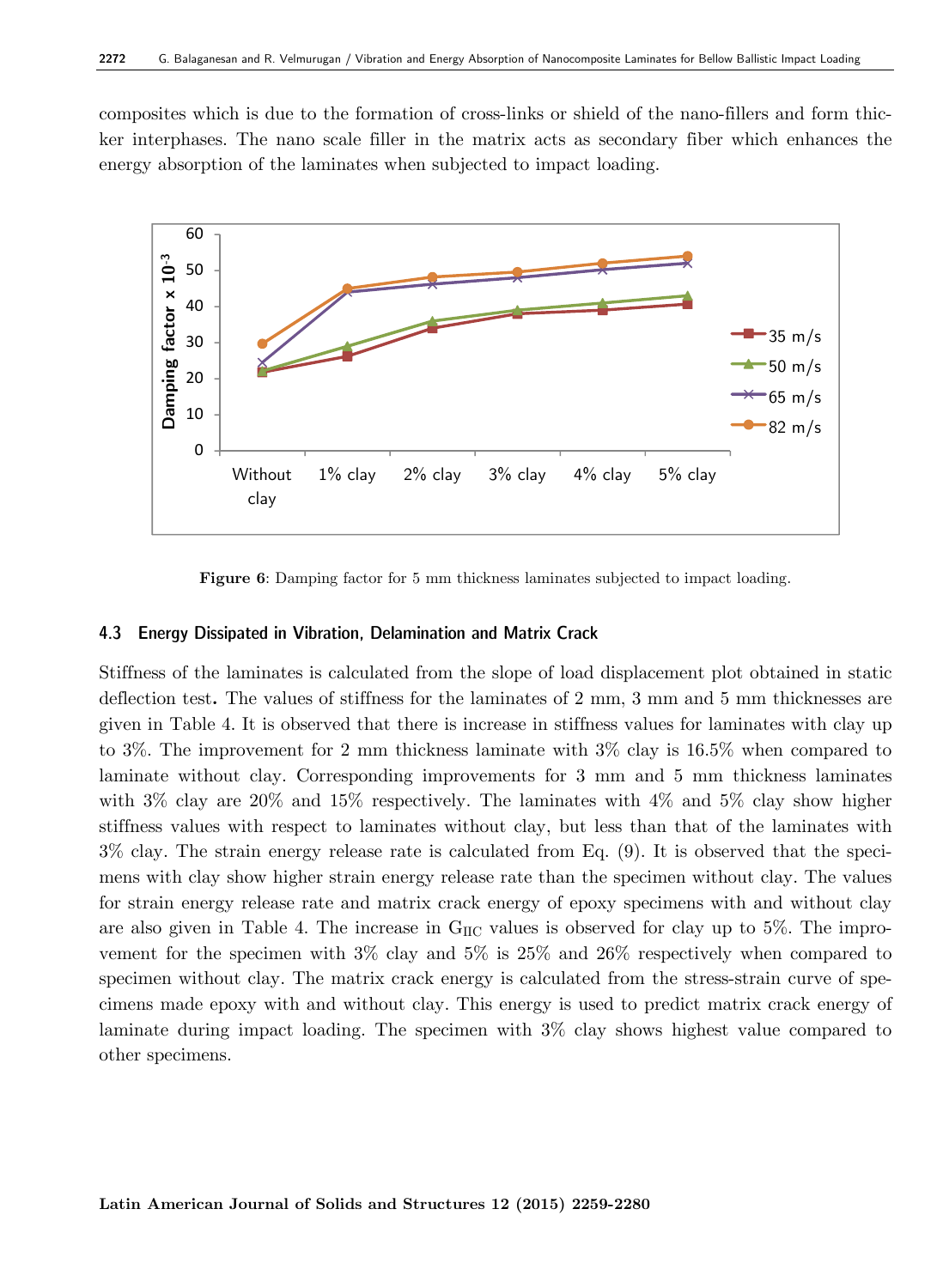| Properties                                                          | Without clay | $1\%$ clay | $2\%$ clay | $3\%$ clay | $4\%$ clay | $5\%$ clay |
|---------------------------------------------------------------------|--------------|------------|------------|------------|------------|------------|
| Stiffness, k for 2 mm thickness<br>lamínate $(N/mm)$                | 202.53       | 211.49     | 216.67     | 235.89     | 219.15     | 221.18     |
| Stiffness, k for 3 mm thickness<br>lamínate $(N/mm)$                | 297.10       | 336.08     | 352.47     | 356.42     | 328.3      | 299.74     |
| Stiffness, k for 5 mm thickness<br>laminate $(N/mm)$                | 505.11       | 506.63     | 519.32     | 579.20     | 523.10     | 521.51     |
| Strain Energy release rate,<br>$G_{\text{HC}}$ (kJ/m <sup>3</sup> ) | 2.31         | 2.48       | 2.75       | 2.88       | 2.91       | 2.92       |
| Matrix crack Energy, $E_{mt}$ (MJ/m <sup>3</sup> )                  | 0.906        | 0.912      | 0.932      | 0.939      | 0.935      | 0.921      |

**Table 4:** Static deflection test stiffness (k), Strain Energy release rate (G<sub>IIC</sub>)

and Matrix crack Energy,  $E_{mt}$  of the laminates with and without clay.

The vibration energy is calculated based on initial deflection and stiffness values of the laminates as given in Eqn. (2).The initial energy varies from 4.65 J to 25.55 J where the impact velocity is varied from of 35 m/s to 82 m/s. The impact tests are performed for velocities, which are below the ballistic limit of the laminates. The rebound of the projectile is observed in all tests and the part of projectile energy is utilised for this. The laminates of 2mm, 3mm and 5 mm are considered for this study. The vibration energy of laminate without clay when subjected to 9.5 J energy of impact is 2.99 J and for the same energy input, the value for the laminate with  $3\%$  clay, is 3.62 which is 21% higher than the laminate without clay. The energy absorption in vibration is decreasing when the clay value is above 3% in the matrix. But still the values are higher than the laminates without clay. Figure 7 shows the delamination and matrix crack energies absorbed by the 2 mm thickness laminates with and without clay. When the laminates without clay are subjected impact loading the energy absorption in delamination is higher than the energy absorption in vibration. This value is higher than that in laminates with clay. But in nanocomposites, delamination and matrix crack energies are decreasing up to 5% clay. This is because the dispersion of clay controls delamination area in impact. For the velocity of  $50 \text{ m/s}$ , the input projectile energy is 9.5 J, and the total energy absorption of glass/epoxy laminate is 8.42 J, in which the vibration energy is 2.99 J, delamination energy is 3.66 J and matrix crack energy is 1.77 J, For the same velocity, nanocomposite laminate with  $3\%$  clay absorbs 4.72 J, in which the energy dissipation in vibration, delamination and matrix crack are 3.62 J, 0.69 J and 0.41 J, respectively. Energy dissipation in vibration is higher in nanocomposites which is due to the increase in surface area between matrix and nano filler interface. Also the presence of clay controls the damage of the laminates in impact loading.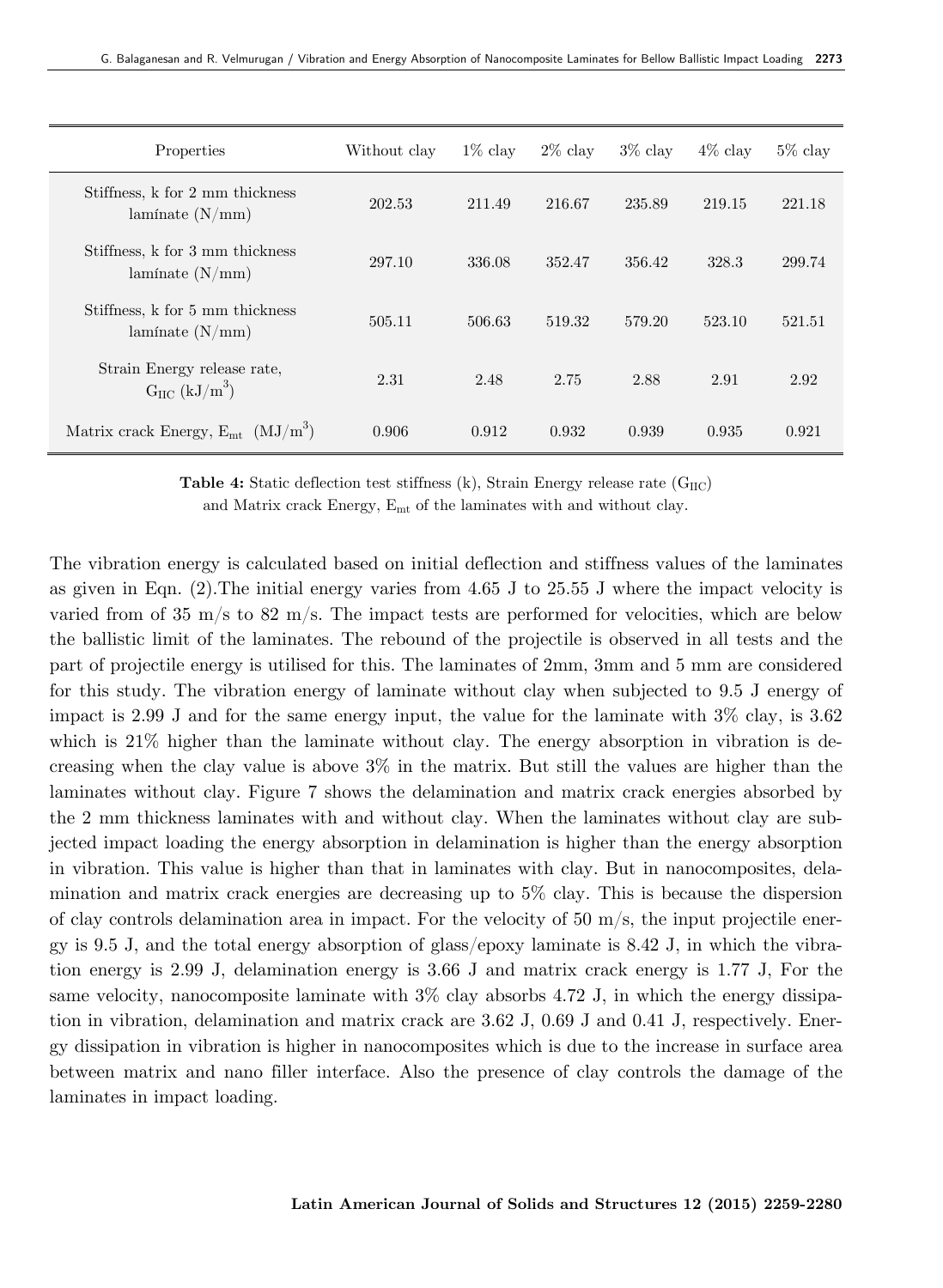

**Figure 7:** Showing the energy absorbed by the 2mm thickness laminate when subjected to impact velocity 50 m/s.

As the velocity of impact increases to  $82 \text{ m/s}$ , the projectile energy is 25.55 J and the energy absorption in laminate without clay due to vibration is 6.46 J. The increase in energy absorption in vibration is observed in all the cases. The laminate with  $3\%$  clay absorbs 9.61 J of energy in vibration which is 50% higher than the laminate without clay. This can be seen in Figure 8. The delamination and matrix crack energies are less than the energy absorbed in vibration for the laminates with and without clay. The energy absorbed by delamination and matrix crack for the nanocomposites is less than that of laminate without clay. The delamination energy of laminate with  $3\%$  clay is less by  $50\%$  of the laminate without clay. The matrix crack energy for laminate with  $3\%$  is about  $50\%$  less than that in laminate without clay.



**Figure 8:** Showing the energy absorbed by the 2 mm thickness laminate when subjected to impact velocity 82 m/s.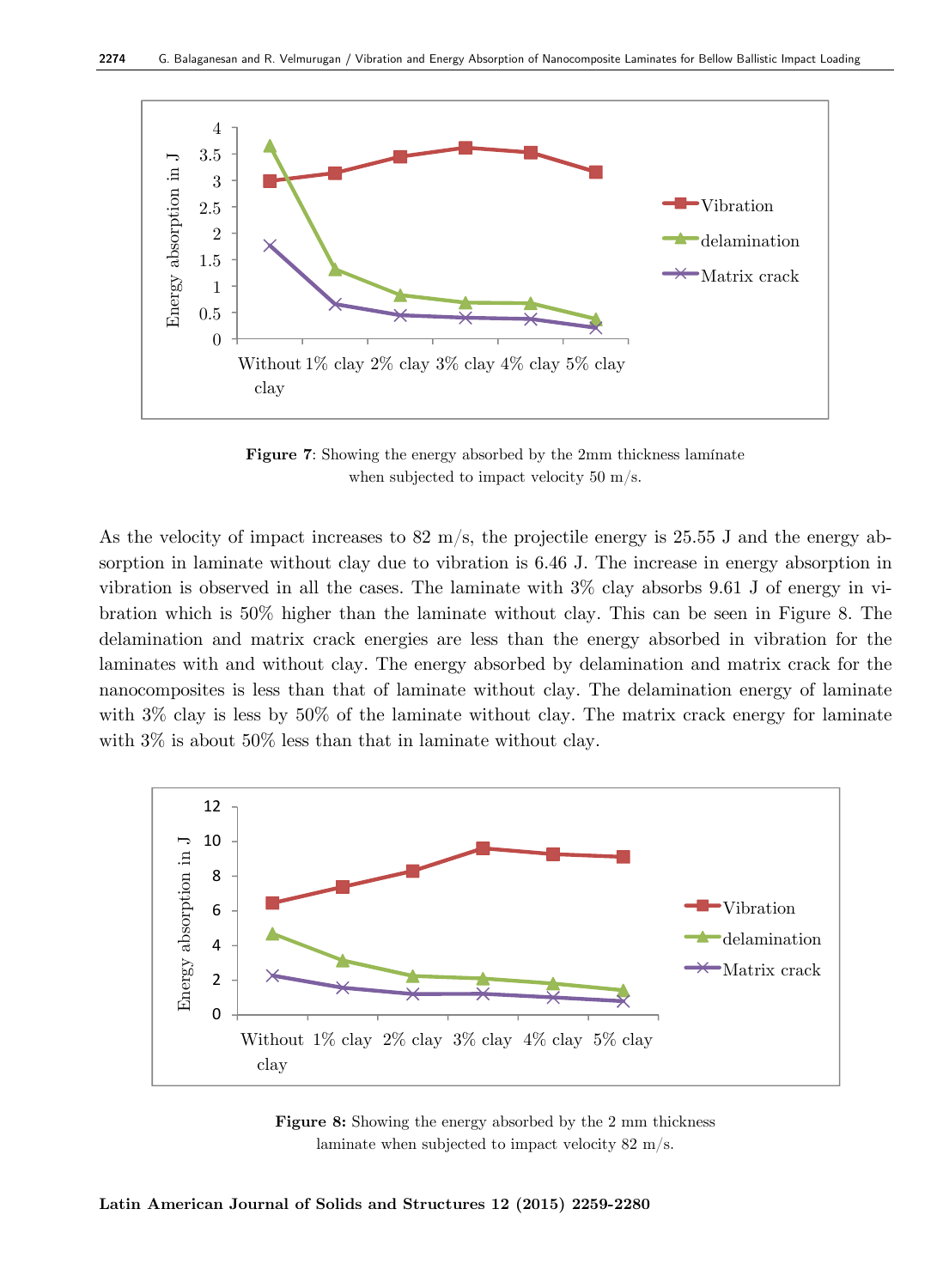Figures 9 and 10 show the energy absorbed by the 3 mm thickness laminates by vibration, delamination and matrix crack for the input projectile energy of 9.5 J and 25.5 J respectively. The vibration energy increases as the  $\%$  of clay dispersion increases up to 3% and decreases on further increase of clay. This is similar to 2 mm thickness laminates. The maximum energy dissipation in vibration is about 50% higher than the laminate without clay.



**Figure 9**: Showing the energy absorbed by the 3mm thickness laminate when subjected to impact velocity 50 m/s.

As the input energy of the laminate increases the energy absorbing capacity of the laminate in vibration also increases. Due to increase in thickness of the laminates, the damage area in delamination is less and, hence the energy absorbed in delamination and matrix crack is less when compared to 2 mm thickness laminates. Figure 10 shows the energy absorbed by the 3 mm thickness laminates for the input projectile energy of 25.5 J. The energy absorbed in delamination and matrix crack is 1 J for the laminates without clay for input energy of 9.5 J and it is about 2 J for input energy of 25.55 J. But in the laminates with clay, the energy due to damage is less by 50% compared to laminate without clay. In nanocomposite laminates, the delamination and matrix crack energies are reduced, further the damage area for 4% and 5% clay dispersion is less. Figure 11 shows the damage area of the laminate when subjected to 50 m/s. It is clear that for the input energy of 9.5 J, there is no damage in the laminate with 5% clay and hence most of the energy is absorbed in vibration mode.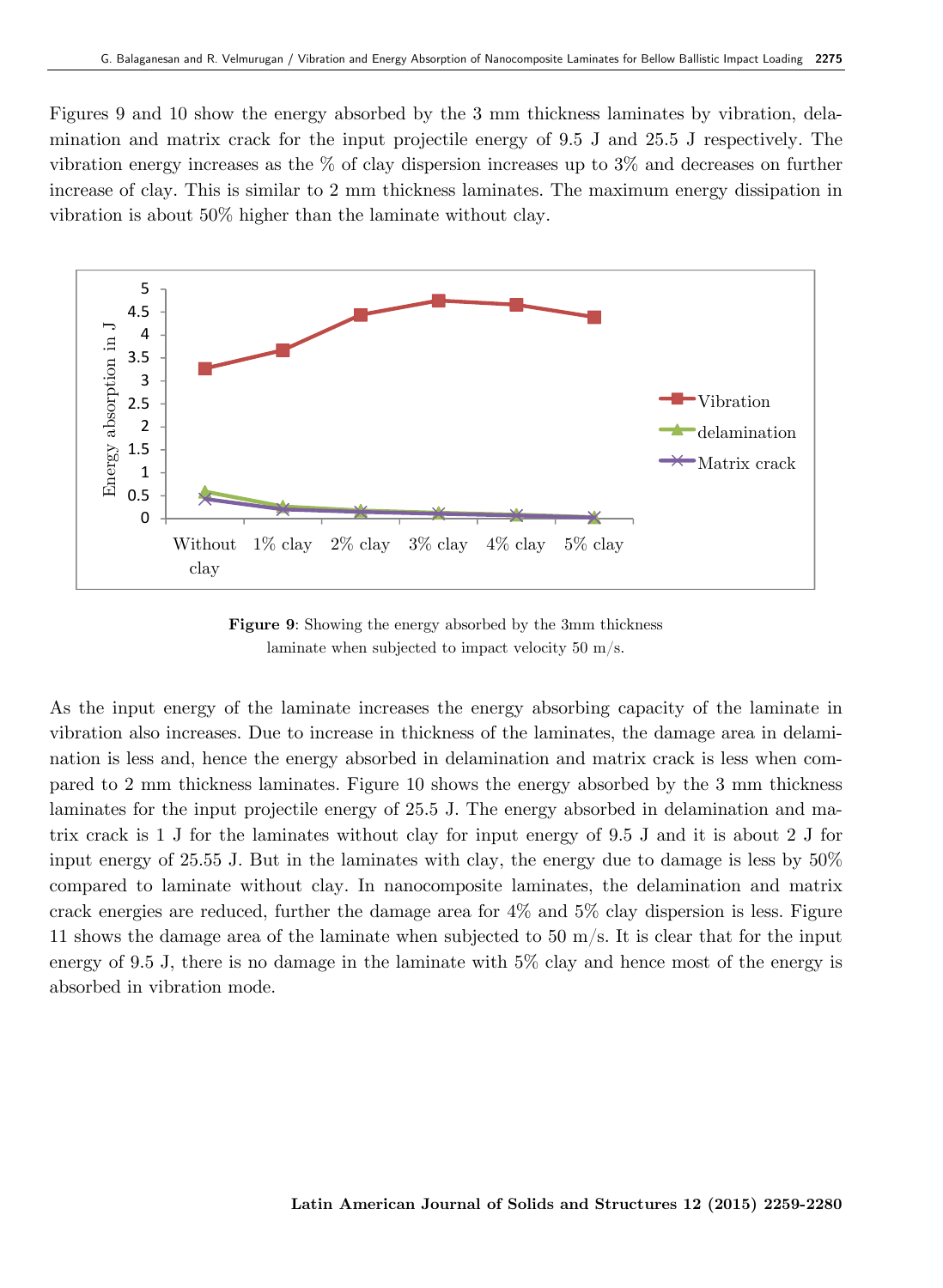

Figure 10: Showing the energy absorbed by the 3mm thickness laminate when subjected to impact velocity 82 m/s.



**Figure 11:** Showing the area of impact of 2mm thickness glass/epoxy laminate with 5% clay when subjected to 50m/s.

Figure 12 shows the energy absorption of the 5 mm thickness laminates when subjected to impact energy of 9.5 J. The energy absorbed in vibration is similar to 2 mm and 3 mm thickness laminates. The matrix crack energy is about 20% higher than the delamination energy in all the cases. The same trend is observed for input energy is 25.55 J which is shown in Figure 13.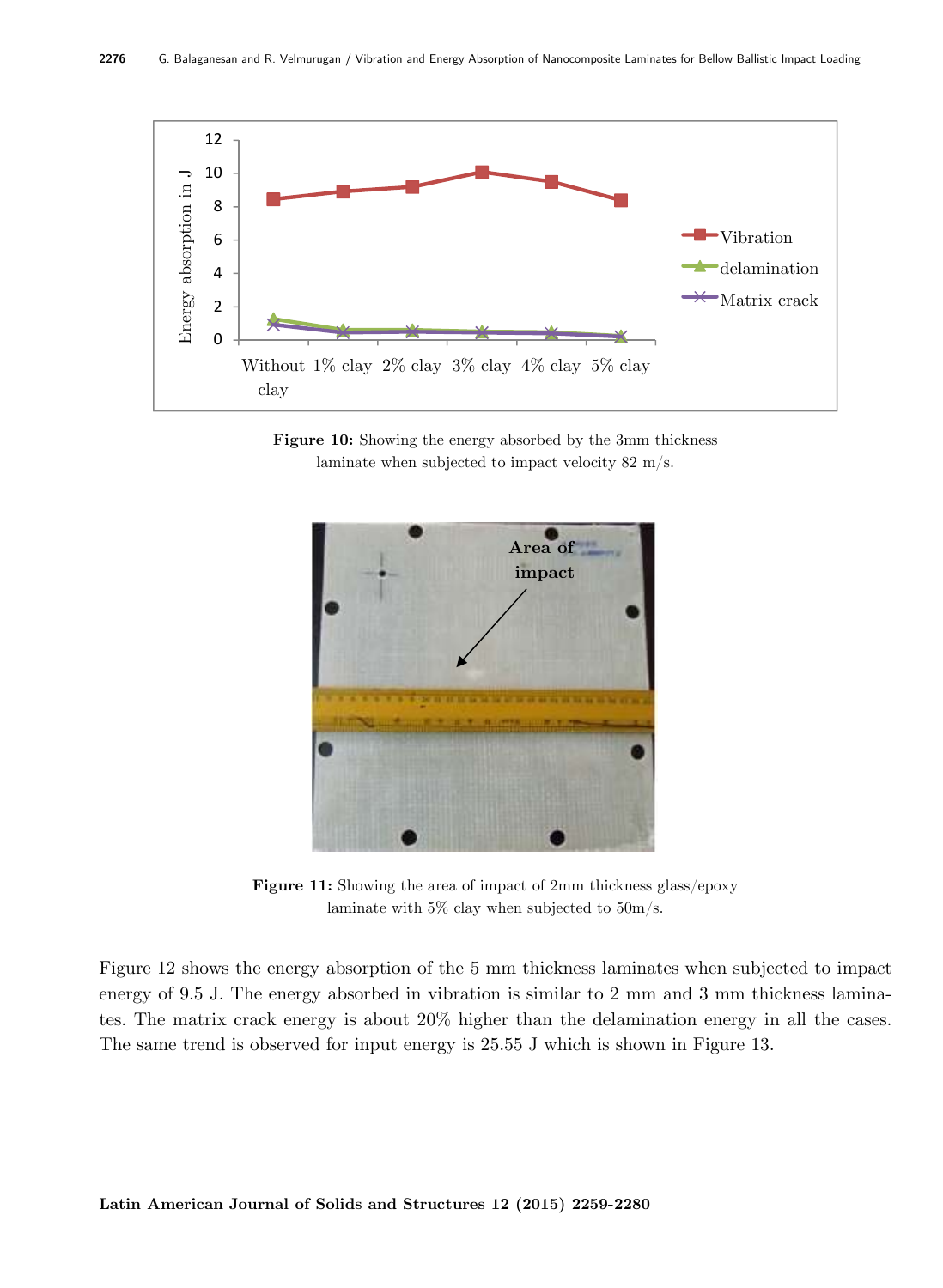

**Figure 12:** Showing the energy absorbed by the 5 mm thickness laminate when subjected to impact velocity 50 m/s.

As the input energy of the laminate increases the energy absorbing capacity in vibration also increases. The laminates without clay absorb more energy in delamination than the composites with clay showing the same trend as other laminates. Among 2 mm, 3 mm and 5 mm thickness laminates, 2 mm thickness laminates dissipate more energy at lower velocity of impact, 3 mm and 5 mm thickness laminates dissipate more energy at higher velocity. This is due to increase in stiffness of thicker laminates. Thin laminates absorb energy in other failure modes at higher velocity of impact. The delamination and matrix crack energy of 2 mm thickness laminates are higher than 3 mm and 5 mm laminates. The reason is increase in failure area of laminates due to stretching of the layers. Laminates of 5 mm thickness absorbs more energy in delamination and matrix crack than 3 mm thickness laminates. This is because of more damage area which is due to increase in distance between the mid plane and outer layer.

Figure 14 (a) and (b) show the delamination area of laminates of 5 mm thickness, with and without clay respectively. In the laminate without clay the delamination area is 1256 sq. mm and the corresponding value of laminate with  $2\%$  clay is 491 sq. mm. This shows that the presence of clay decreases the area to almost  $1/3<sup>rd</sup>$  of the delamination area in laminates without clay. Hence it is understood that addition of clay very much controls the delamination area. This is one of the reasons for the increase in vibration energy of the laminates with clay.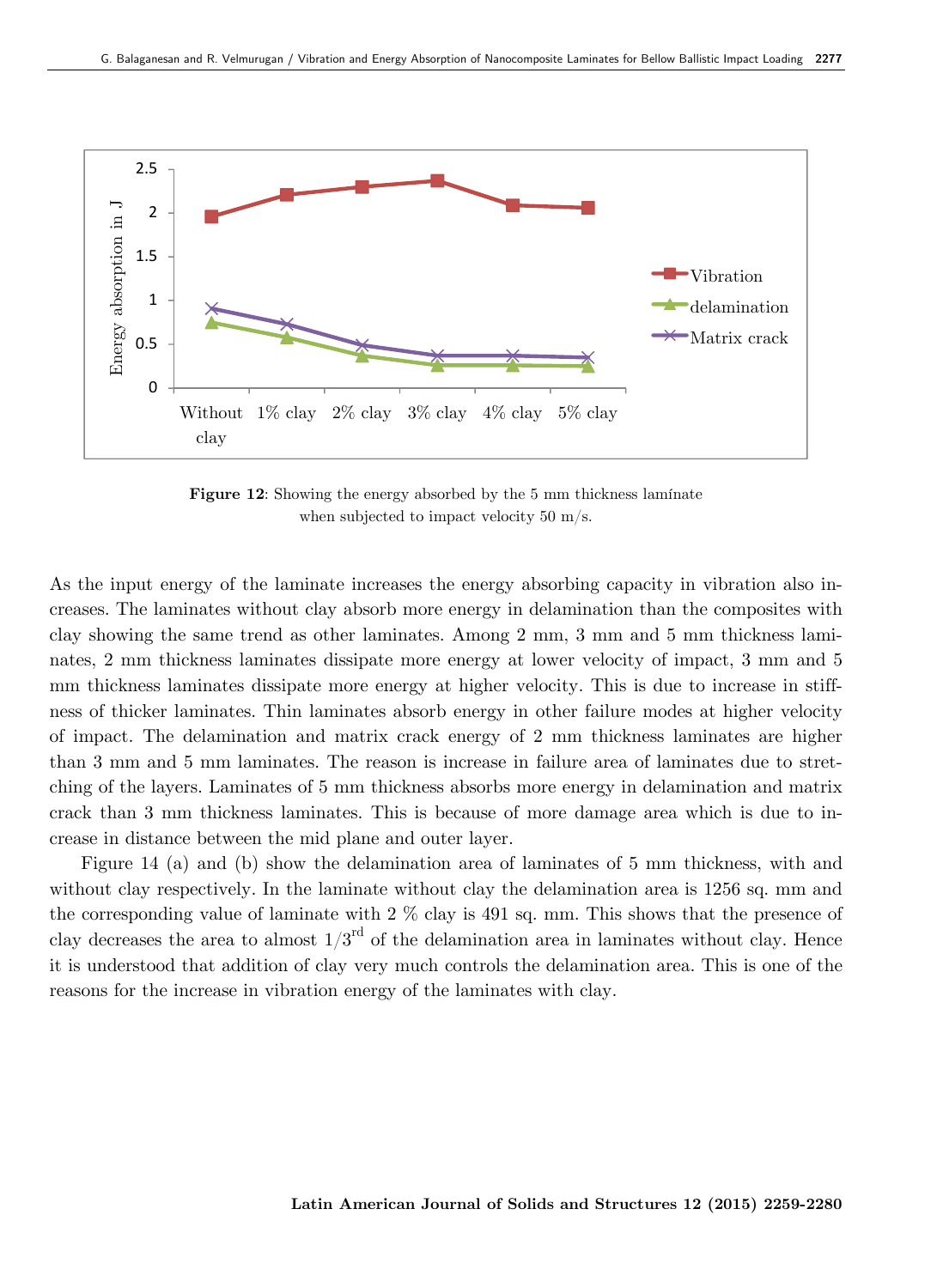

**Figure 13**: Showing the energy absorbed by the 5 mm thickness lamínate when subjected to impact velocity 82 m/s.



**Figure 14:** (a) Showing the delamination area of 5 mm thickness glass/epoxy laminate without clay when subjected to 82m/s, (b) Showing the delamination area of 5mm thickness glass/epoxy laminate with 2% clay when subjected to 82m/s.

## **5. CONCLUSIONS**

Laminates of 2 mm, 3 mm and 5 mm thickness were prepared by hand lay-up and compression molding process, and subjected to projectile impact for velocities between 35m/s and 82 m/s in clamped-clamped condition. The frequencies of vibration, damping factor and energy absorbed by the laminates are obtained. The following conclusions are made.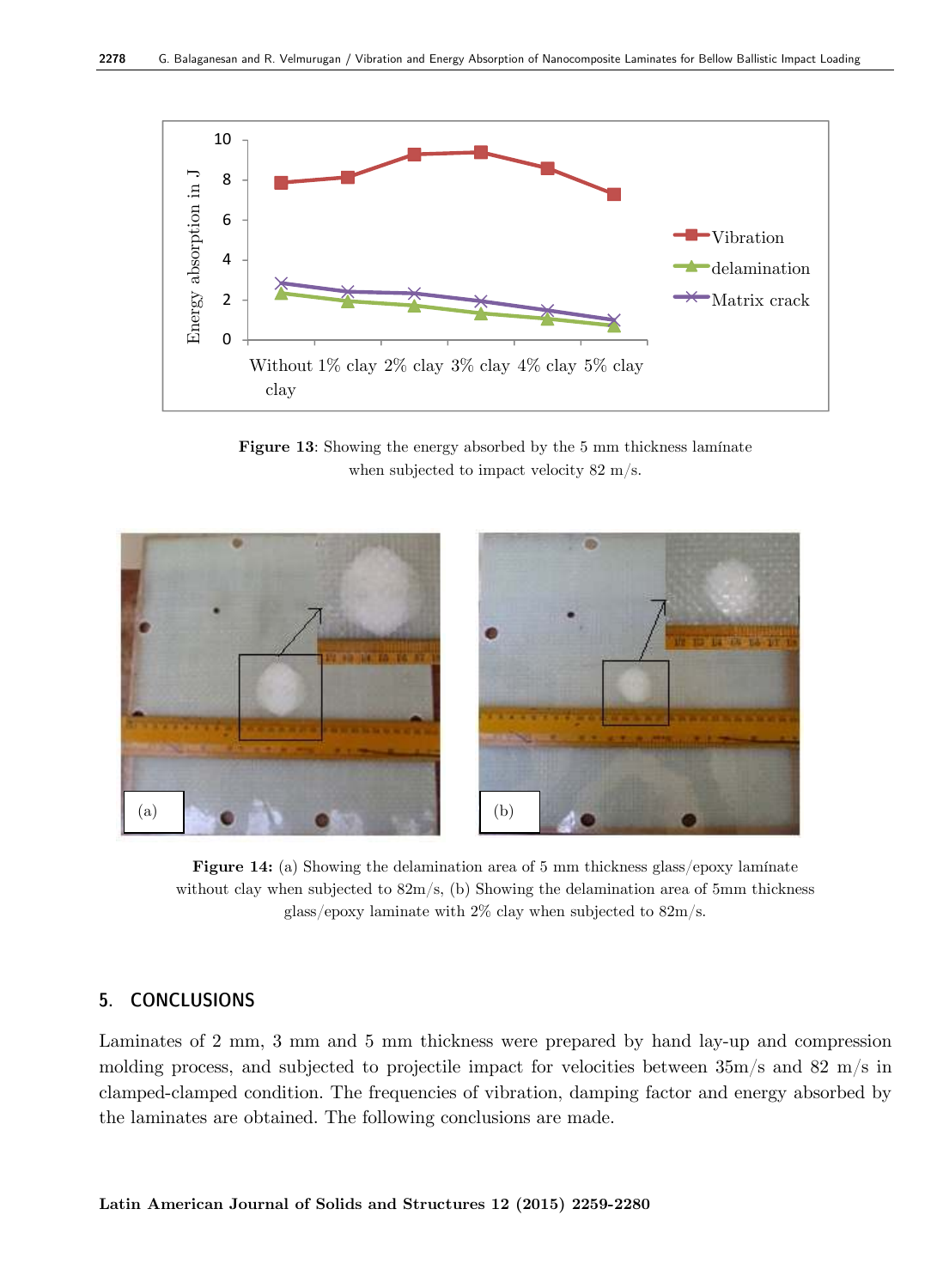- The increase in frequency of vibration is observed in laminates with clay than laminates without clay.
- Addition of clay improves damping factor in all the laminates irrespective of the velocity of impact.
- Presence of nano clay also improves the energy absorption capacity of laminates in vibration.
- As the velocity increases the energy absorption in vibration mode increases.
- Addition of clay controls the energy absorption of laminates in delamination and matrix crack.

#### **Acknowledgements**

The authors gratefully acknowledge the support received from Department of Science and Technology, India through Indo – South African collaboration Research project.

#### **References**

Abrate, S. (2001). Modeling of impacts on composite structures, Composite Structures, 51: 129–138.

Avila, A., Neto A. S., H.N. Junior, (2011). Hybrid nanocomposites for mid-range ballistic protection, International Journal of Impact Engineering 38, 669-676.

Avila, A., Duarte H. V., Soares, M. I., (2006). The nano clay influence on impact response of laminated plates Latin American Journal of Solids and Structures 3: 3-20.

Balaganesan, G., Velmurugan, R., Srinivasan, M., Gupta, N. K., Kanny, K. (2014). Energy absorption and ballistic limit of nanocomposite laminates subjected to impact loading, International Journal of Impact Engineering 74: 57-66.

Bourbigot. S, Vanderhart, D.L., Gilman, J.W., Awad, W.H., Davis, R.D., Morgan, A.B., (2003). Investigation of nano dispersion in polystyrene–montmorillonite nanocomposites by solid-state NMR, Journal of Polymer Science Part B: Polymer Physics 41(24): 3188-3213.

Carrado, K.A (2000) Synthetic organo- and polymer-clays: preparation, characterization and Materials applications. *Applied Clay Sciences* 17: 1-23.

Chandra. R, Singh, S.P., Gupta, K., (1999). Damping studies in fiber-reinforced composites-a review, Composite Structures 46: 41-51.

Chandradass. J, Rameshkumar, M., Velmurugan, R., (2007). Effect of Nano clay addition on vibration properties of glass fiber reinforced vinyl ester composites, Materials letter 61: 4385-4388.

Chen, B., (2004). Polymer–clay nanocomposites: an overview with emphasis on interaction mechanisms, British Ceramics Transactions 103(6): 241–249.

Della, C.N., Shu, D., (2007). Vibration of Delaminated Composite Laminates: A Review, Applied Mechanics Reviews60: 1-20.

Ganeshbabu, M., Velmurugan, R. Gupta, N. K., (2006). Projectile impact on sandwich panels, International Journal of Crashworthiness 11(2): 153-164.

Ganeshbabu, M., Velmurugan, R., Gupta, N. K., (2007). Heavy mass projectile impact on thin and moderately thick unidirectional fiber/epoxy laminates, Latin American journal of solids and structures 4: 247-256.

Guoliang, P., Guo, Q., Tian, A., Zhiqiang, H., (2008). Mechanical behaviors of Al2O3 nano particles reinforced poly ether ether ketone, Materials Science and Engineering A, 492: 383–391.